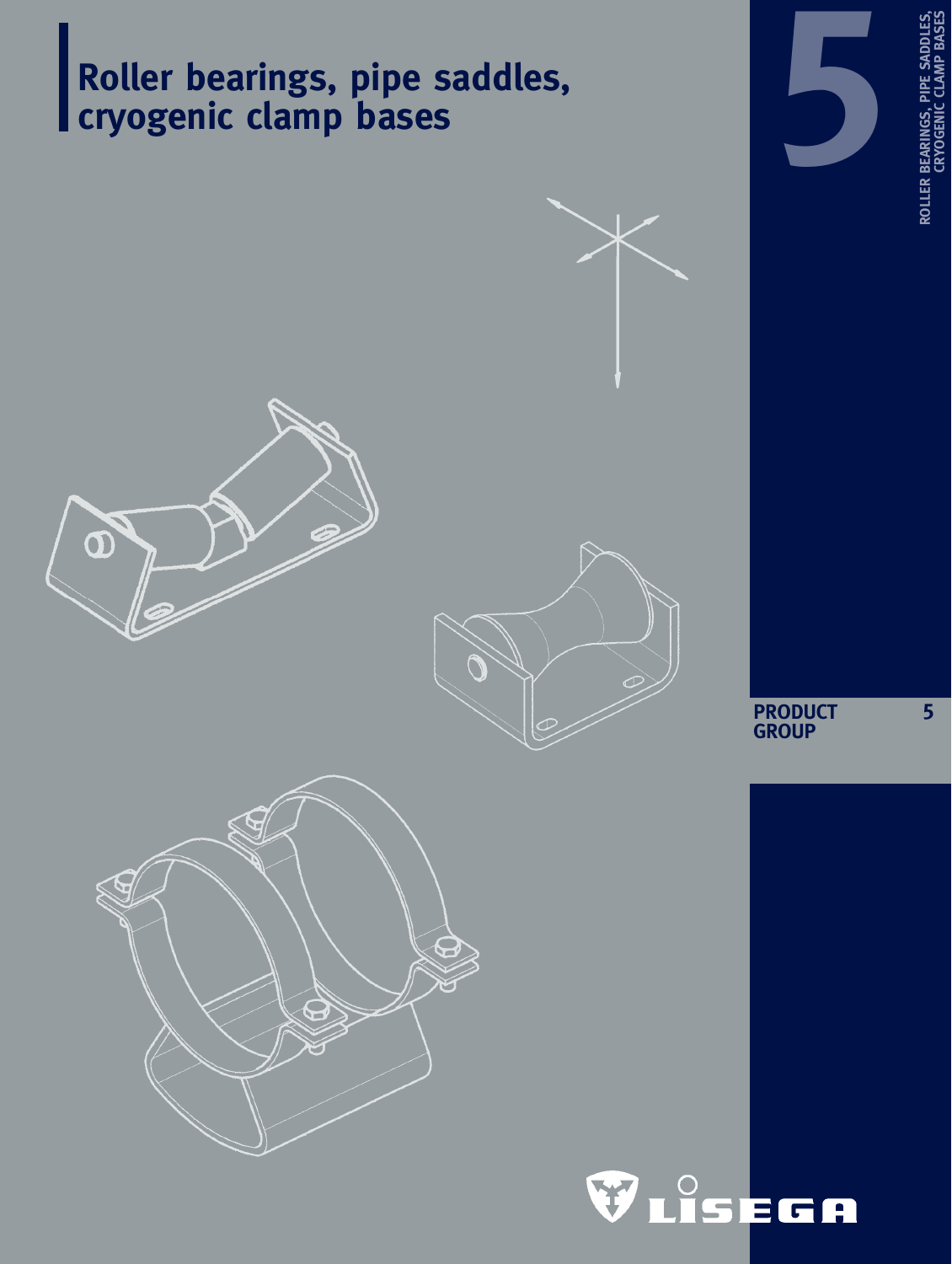











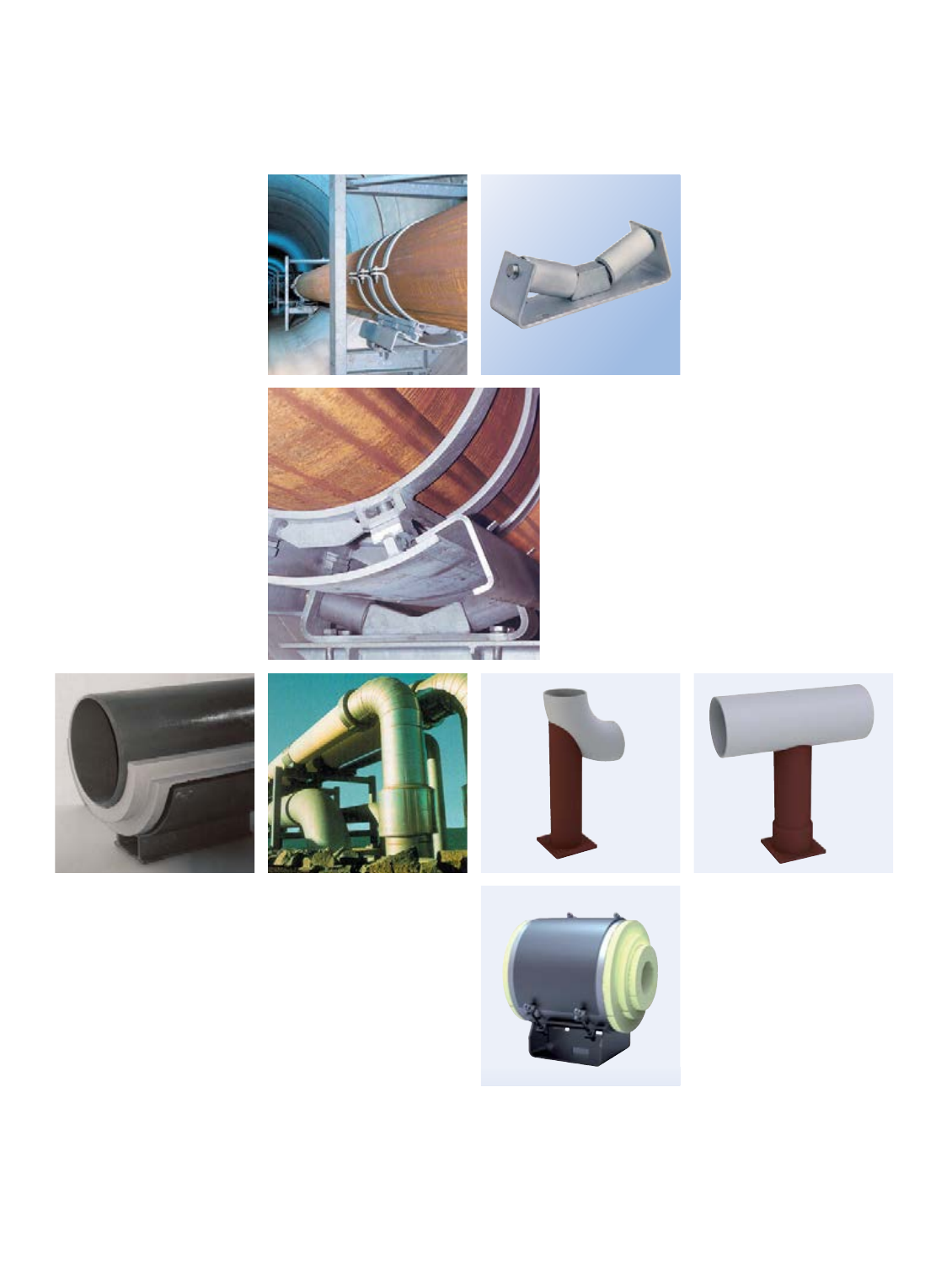## **Roller bearings, pipe saddles and cryogenic clamp bases**

### **Contents** Page

**5**

**3**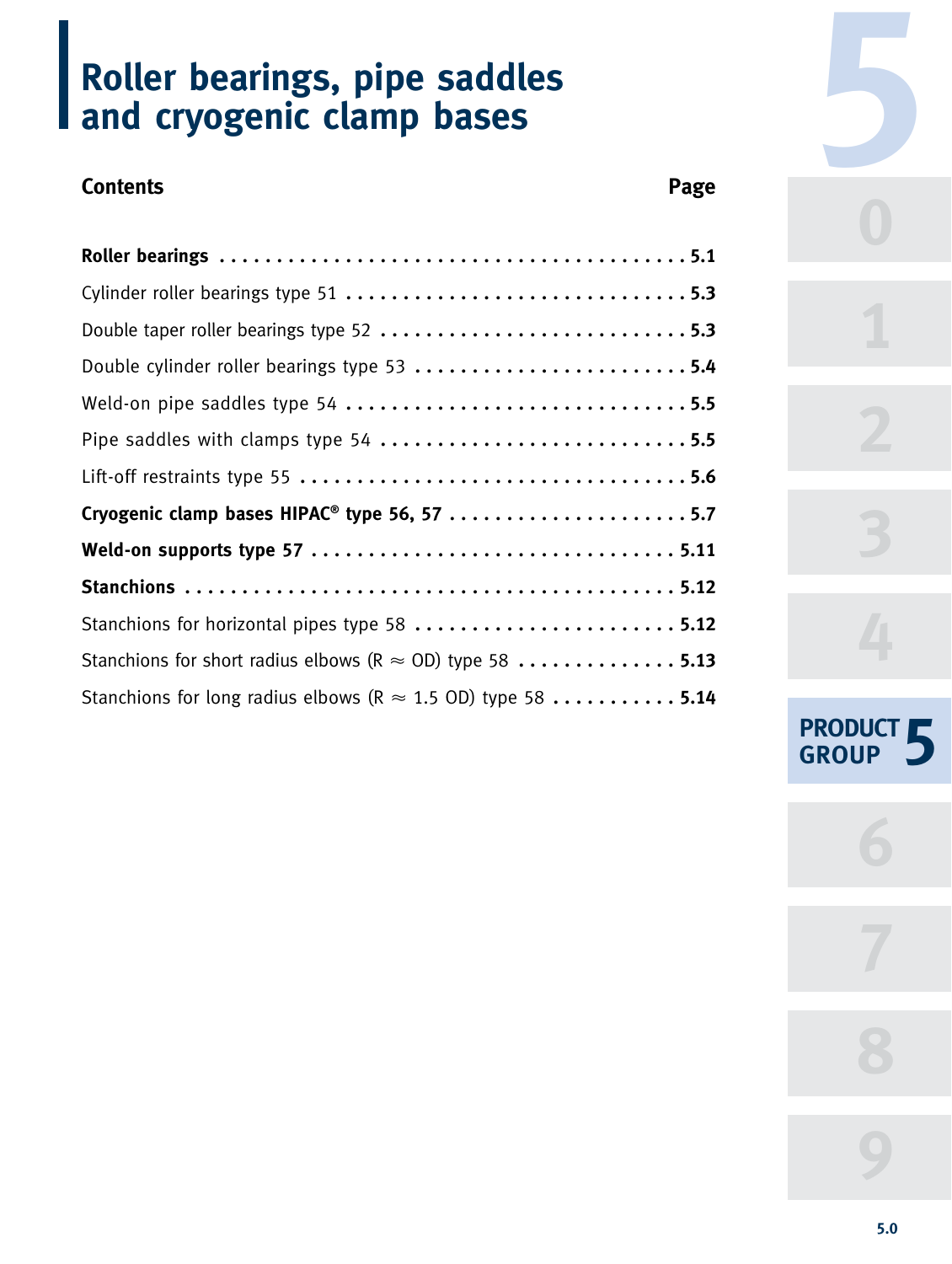## **Roller bearings and pipe saddles Type 51, 52, 53, 54, 55**

**Pipe systems arranged horizontally over longer stretches are supported by movable support bearings and fixed points. To ensure thermal expansion displacement with little friction, the bearing points are designed to be rolling or sliding.**

**For pipe systems of larger diameters and especially where high loads are caused by fluids and insulation weights, the optimum solution is provided by roller bearings of high load-bearing capacity, great reliability and extremely low friction resistance.**

#### **LISEGA standard roller bearings and pipe saddles**

These components offer a suitable standard solution for a wide range of applications within product group 5.

For use outside the standard range specially modified designs can be supplied.

#### **Design features and execution**

In the development of standard roller bearings, the special practical requirements to be met were taken into account.

The design of the roller bearing enables optimum corrosion protection through galvanization.

The bearing axles are made of austenitic material with polished surfaces. As bearings for the rollers, bushings made of a sintered teflon / bronze composite material are fitted. They are maintenance-free and guarantee smooth dry run characteristics. A formed collar on the bushings minimizes starting friction on lateral loading.

The bearing axles are permanently fixed in the middle section of the base body of the double cylinder roller bearings. Special securing devices on the side bracket are not required.

The rollers are of high-tensile carbon steel. The running surfaces are machined.

To balance lateral offset in anchor bolts on site, the intake holes of the base body are slotted. The installation height (E dimensions) within a load group range are the same for rigid and laterally movable roller bearings.

Data on material quality, norms, calculations and welding can be found in the **technical specifications**, pp. 0.9 and 0.10.

#### **Manufacture and storage**

Standardization of the products permits efficient series production and storage for most components. For individual manufacture or fabrication in small batches, modern order logistics ensures rapid production and delivery.

#### **Technical data for roller bearings:**

- **rolling resistance of the rollers max. 4%**
- **rolling resistance on lateral displacement max. 4%**
- **temperature range for nominal load – 30°C to + 80°C**
- **permissible lateral loading 35% of nominal load**
- **permissible lift-off load 10% of nominal load**



*Special pipe saddle type 54 with double cylinder roller bearing type 53 and lift-off restraints type 55*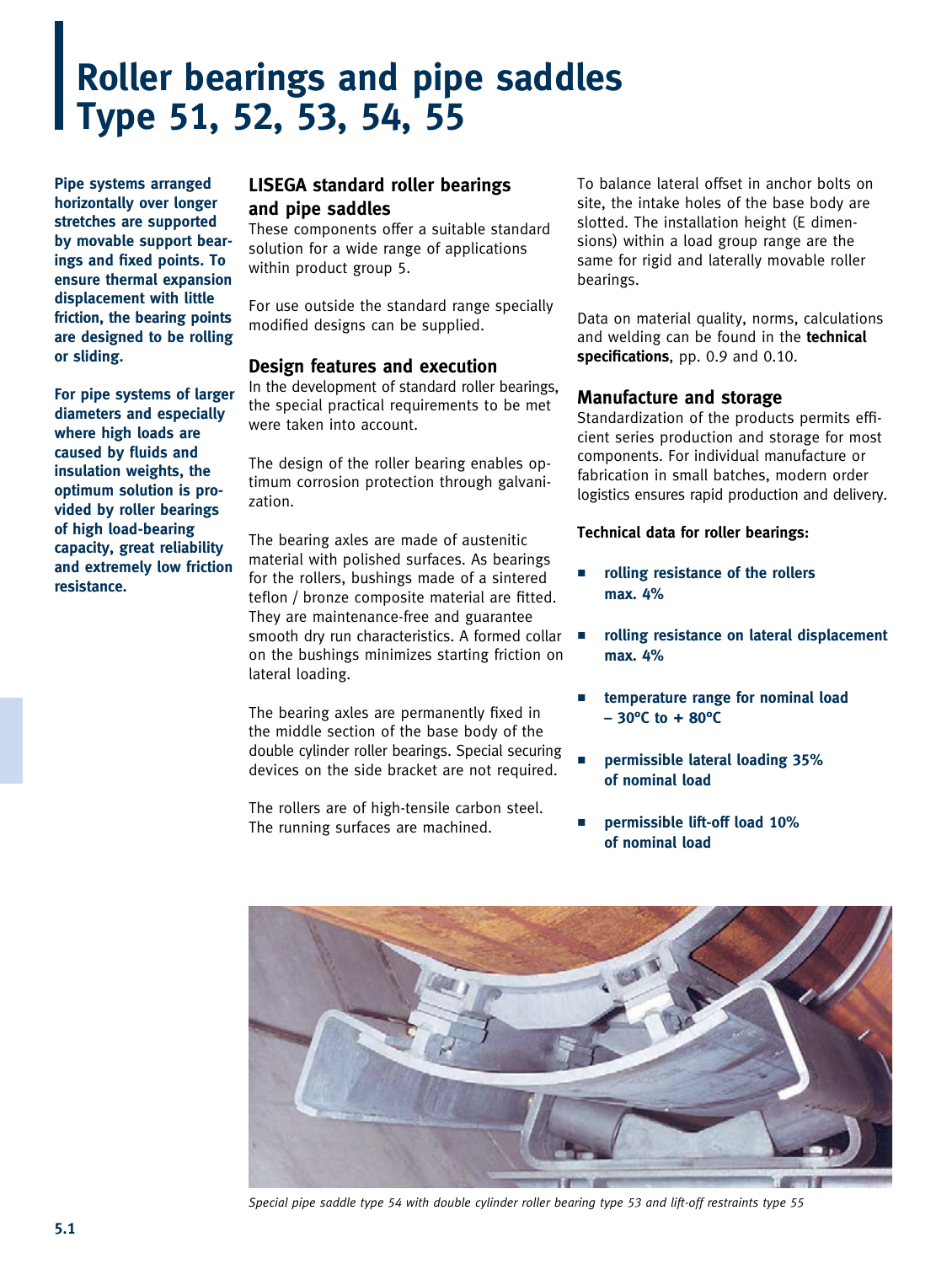

#### **Roller bearings**

The roller bearings can be fastened with simple bolted connections or welded to the supporting surface. In all cases the whole base plate must lie flush on the surface.

On slight lateral offset of existing anchor bolts the roller bearings can be easily aligned  $\blacksquare$ using the existing slot holes.

#### **Pipe saddles**

Pipe saddles for welding are supplied with a weldable primer as corrosion protection (see technical specifications, pp. 0.10 and 0.11).

Clamp-fastened pipe saddles are supplied ready-to-install. Close attention must be paid to true-to-size seating and sufficient prestressing.

#### **Lift-off restraints**

When installing lift-off restraints, normal displacement over the whole range must be ensured to allow sufficient play between rollers and lift-off restraints.

**Their special design and their manufacturing quality offer the following benefits in application:** 

- **maintenance of minimum rolling resistance (max. 4%)**
- **absorption of realistic lateral loading for double taper and double cylinder roller bearings (35% of the support load)**
- **for double cylinder roller bearings the whole support load can be borne by a single roller**
- **absorption of lateral displacement possible by laterally movable designs**
- **safe and simple design of lift-off restraints**
- **pipe saddles facilitate load transmission into the pipe walls**
- **pipe saddle design minimizes heat transmission**
- **galvanized corrosion protection for all roller bearings**
- **maintenance-free operation**
- **roller axle made of non-rusting steel**
- **teflon-bronze composite bushings**
- **wide range of support diameters (OD 60mm - OD 1350mm)**
- **high load capacity (max. support load 120kN)**
- **low installation heights (see selection table for 'E' dimensions)**

**5**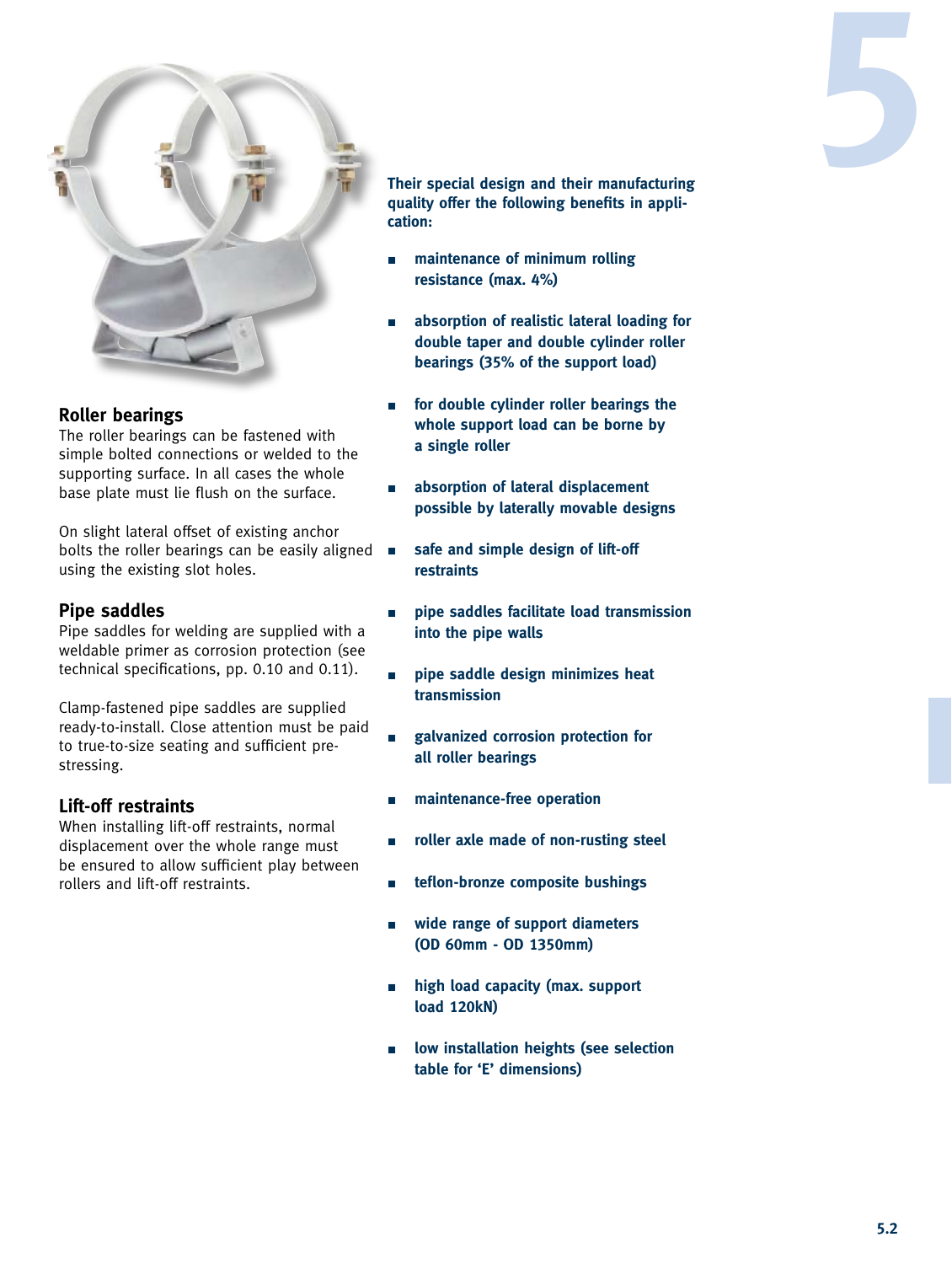## **Roller bearings Type 51, 52**

**Cylinder roller bearings type 51 08 19 to 51 35 19**

Surface: hot dip galvanized



type

type

load F<sub>N</sub>

load F<sub>N</sub><br>[kN]



weight [kg]

> weight [kg]

#### **Order details:**

cylinder roller bearing type 51 .. 19

#### **Double taper roller bearings type 52 04 19 to 52 35 19**

Surface: hot dip galvanized





$$
D E = 1.064 \times R + x
$$

#### **Order details:**

double taper roller bearing type 52 .. 19

**Double taper roller bearings (laterally movable) type 52 04 29 to 52 35 29**

Surface: hot dip galvanized



E ①

52 04 29 4 27 – 100 155 90 70 83 160 105 70 20 10 4 54 2.0 52 08 29 8 84 – 130 185 100 85 153 202 120 75 20 10 6 64 3.6 52 16 29 16 110 – 165 215 120 100 191 250 140 90 24 12 8 74 6.0 52 35 29 35 136 – 230 280 160 135 247 347 180 120 26 14 12 102 15.5

[kN]  $A_1$   $A_2$  B E F G a b s

51 08 19 8 90 70 80 50 35 60 20 10 5 1.2 51 16 19 16 120 100 100 60 55 75 24 12 6 2.4 51 35 19 35 145 120 130 85 60 95 26 14 10 5.5



[kN] R A B C



min. max. F G a b s x

#### $\bigcirc$  E = 1.064 x R + x

**Order details:**

**5.3**

double taper roller bearing (laterally movable) type 52 .. 29

|                    |  | louble taper roller beari |
|--------------------|--|---------------------------|
| laterally movable) |  |                           |
| vpe 52  29         |  |                           |

|  | :  29 |  |
|--|-------|--|
|  |       |  |
|  |       |  |

|              | $E$ ① |      |    |    |    |    |   |
|--------------|-------|------|----|----|----|----|---|
|              | min.  | max. | F  | G  | a  | b  | s |
| $^{\prime}0$ | 83    | 160  | 55 | 70 | 20 | 10 |   |
|              |       |      |    |    |    |    |   |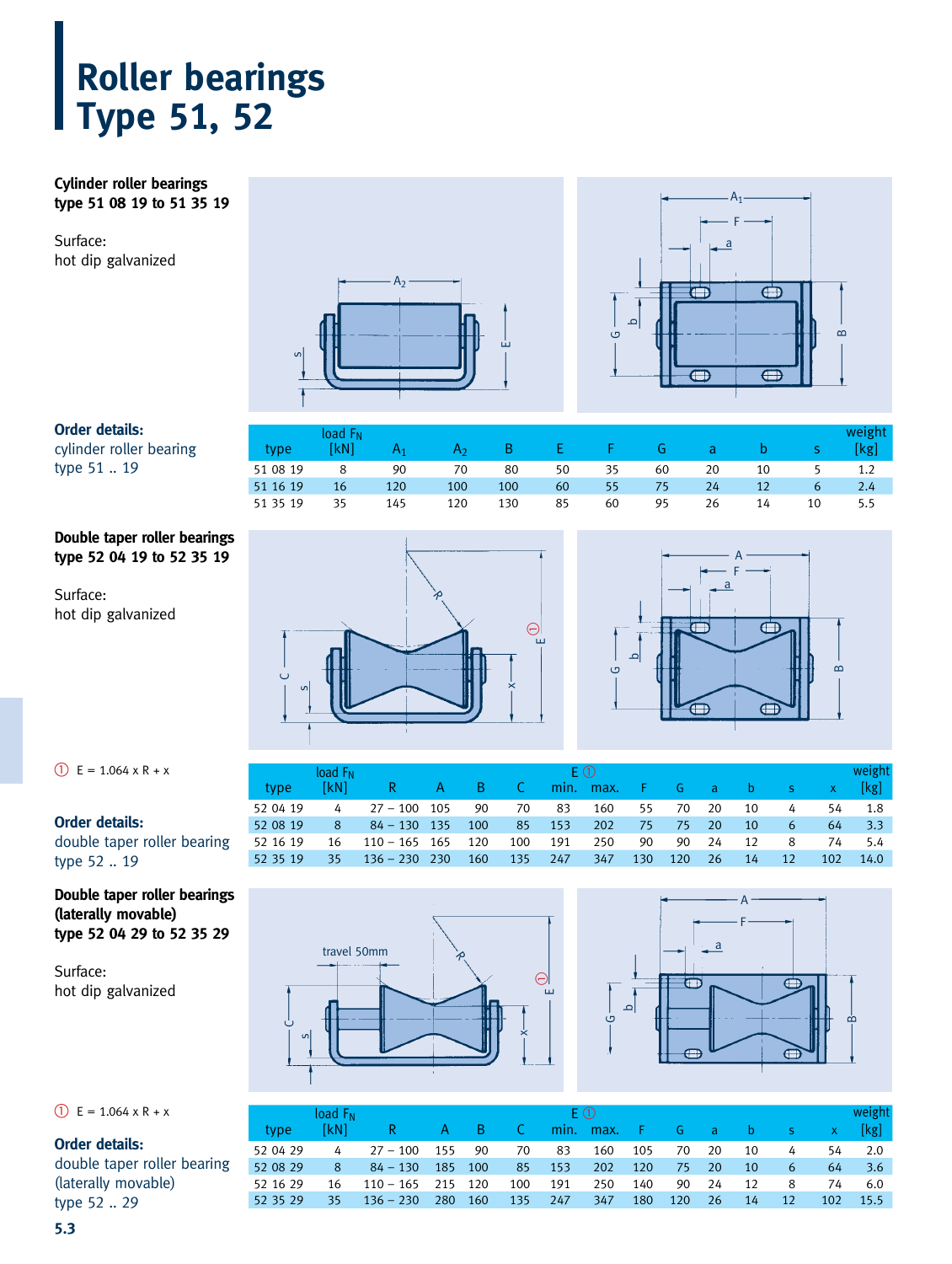## **Double cylinder roller bearings Type 53**







## **5 Double cylinder rollers bearing type 53 08 19 to 53 12 19**

Surface: hot dip galvanized

type load F<sub>N</sub>  $[kN]$  R  $A_1$   $A_2$  B C E ① min. max. F G a b s x weight [kg] 53 08 19 8 30 – 190 210 190 80 65 72 242 140 60 20 10 5 40 2.5 53 16 19 16 85 – 310 310 285 100 90 135 375 230 75 24 12 6 45 5.5 53 35 19 35 175 – 440 420 370 130 110 240 520 320 90 26 14 10 53 14.0 53 60 19 60 250 – 520 490 430 150 135 329 615 370 100 31 18 12 63 23.0 53 12 19 120 400 – 675 620 525 180 165 495 785 460 115 31 22 18 70 48.0



### **Order details:**

double cylinder roller bearing type 53 .. 19

#### **Double cylinder roller bearings (laterally movable) type 53 08 29 to 53 12 29**

travel  $s =$  lateral pipe movement

Surface: hot dip galvanized

- $\textcircled{1}$  E = 1.064 x R + x
- $2$  Travel s = 100...600mm.
- Middle fixed point from travel  $s = 300$ mm.

#### **Order details:**

double cylinder roller bearing (laterally movable) type 53 .. 29 with  $s = ...mm$ 

| type     | load F <sub>N</sub><br>[kN] | R.                   | A B |     |     |    | E(1)<br>C ød min. max. F G H K t x |         |    |       |      |     | for $s = +p$ er<br>100mm 100mm | weight [kg] |
|----------|-----------------------------|----------------------|-----|-----|-----|----|------------------------------------|---------|----|-------|------|-----|--------------------------------|-------------|
| 53 08 29 | 8                           | $30 - 190$ 260 210   |     |     | 50  | 10 | 72 242 145 165 65                  |         |    | - 60  | $-5$ | 40  | 6                              | 0.6         |
| 53 16 29 | 16                          | $85 - 310$ 350       |     | 300 | 50  |    | 12 135 375                         | 160 185 | 90 | 75    | - 5  | 45  | 10                             | 0.6         |
| 53 35 29 | 35                          | $175 - 440$ 475 410  |     |     | -60 |    | 14 240 520 215 245 110             |         |    | - 100 | $-6$ | 53  | 23                             | 1.0         |
| 53 60 29 | 60                          | 250 - 520 530 465 70 |     |     |     |    | 18 329 615 250 290 130 120         |         |    |       | - 8  | -63 | 35                             | 1.0         |
| 53 12 29 | 120                         | $400 - 675$ 700 635  |     |     | -80 |    | 23 495 785 315 360 160 145         |         |    |       | -10  | 70  | 70                             | 1.7         |
|          |                             |                      |     |     |     |    |                                    |         |    |       |      |     |                                |             |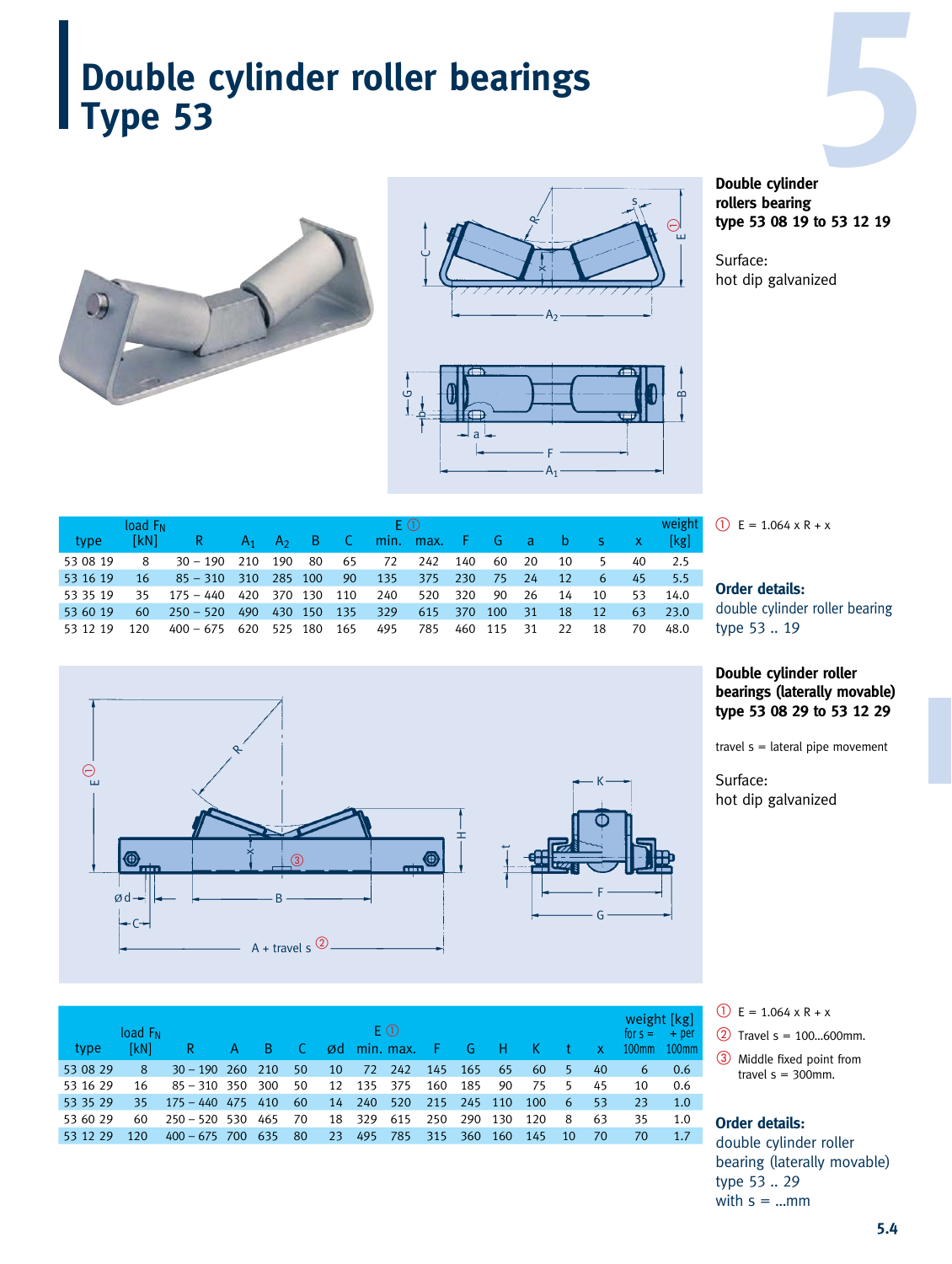## **Weld-on pipe saddles Type 54 Pipe saddles with clamps Type 54**

#### **Weld-on pipe saddles type 54 06 19 to 54 81 19**

Load at pipe temperature

Surface: weldable primer

 $≤ 150°C$ 

Min. weld seam



54 09 19 1.4 88.9 95 – 195 3.0 3 1.5 – 3.8 54 11 19 1.8 114.3 110 – 210 3.0 3 1.5 – 4.0 54 14 19 4.0 139.7 120 – 220 3.0 4 2.0 – 5.0 54 17 19 4.0 168.3 135 – 235 3.0 5 3.0 – 6.5 54 19 19 5.0 193.7 150 – 250 3.0 5 3.0 – 6.8 54 22 19 8.0 219.1 160 – 260 4.0 6 4.0 – 8.0 54 27 19 12 273.0 190 – 290 4.0 10 6.7 – 13.5 54 32 19 20 323.9 215 – 315 4.0 12 9.6 – 18 54 36 19 20 355.6 230 – 330 4.0 12 10 – 18 54 41 19 38 406.4 255 – 355 5.0 15 13 – 25 54 51 19 50 508.0 325 – 415 5.0 10 10 – 16 54 61 19 65 609.6 375 – 465 5.0 12 12 – 21 54 71 19 100 711.2 430 – 520 6.0 15 16 – 26 54 81 19 120 812.8 480 – 570 6.0 20 19 – 33

#### **Order details:**

weld-on pipe saddle type 54 .. 19  $R = ...mm$ 

#### **Pipe saddles with clamps type 54 06 29 to 54 81 29**

Surface: hot dip galvanized







 Load at pipe temperature  $≤ 150°C$ 

#### **Order details:**

pipe saddle with clamps type 54 .. 29  $R = ...mm$ 

| type     | load F <sub>N</sub><br>[kN] ① | 0D    | R.          | B  | s  | weight<br>[kg]                       |
|----------|-------------------------------|-------|-------------|----|----|--------------------------------------|
| 54 06 29 | 1.4                           | 60.3  | $80 - 180$  | 40 | 3  | $2.5 - 4.8$                          |
| 54 08 29 | 1.4                           | 76.1  | $90 - 190$  | 40 | 3  | $2.8 - 5.8$                          |
| 54 09 29 | 1.4                           | 88.9  | $95 - 195$  | 40 | 3  | $3.1 - 6.0$                          |
| 54 11 29 | 1.8                           | 114.3 | $110 - 210$ | 50 | 3  | $5.0 - 7.0$                          |
| 54 14 29 | 4.0                           | 139.7 | $120 - 220$ | 50 | 4  | $6.0 - 9.0$                          |
| 54 17 29 | 4.0                           | 168.3 | $135 - 235$ | 50 | 5  | $7.0 -$<br>12                        |
| 54 19 29 | 5.0                           | 193.7 | $150 - 250$ | 50 | 5  | $8.0 -$<br>13                        |
| 54 22 29 | 8.0                           | 219.1 | $160 - 260$ | 50 | 6  | $9.0 -$<br>15                        |
| 54 27 29 | 12                            | 273.0 | $190 - 290$ | 60 | 10 | $15 -$<br>20                         |
| 54 32 29 | 20                            | 323.9 | $215 - 315$ | 60 | 12 | $19 -$<br>26                         |
| 54 36 29 | 20                            | 355.6 | $230 - 330$ | 60 | 12 | 21<br>30<br>$\overline{\phantom{a}}$ |
| 54 41 29 | 38                            | 406.4 | $255 - 355$ | 70 | 15 | $30 -$<br>40                         |
| 54 51 29 | 50                            | 508.0 | $325 - 415$ | 70 | 10 | 38<br>$32 -$                         |
| 54 61 29 | 65                            | 609.6 | $375 - 465$ | 90 | 12 | $63 -$<br>72                         |
| 54 71 29 | 100                           | 711.2 | $430 - 520$ | 90 | 15 | 86<br>75<br>$\overline{\phantom{a}}$ |
| 54 81 29 | 120                           | 812.8 | $480 - 570$ | 90 | 20 | 98<br>$84 -$                         |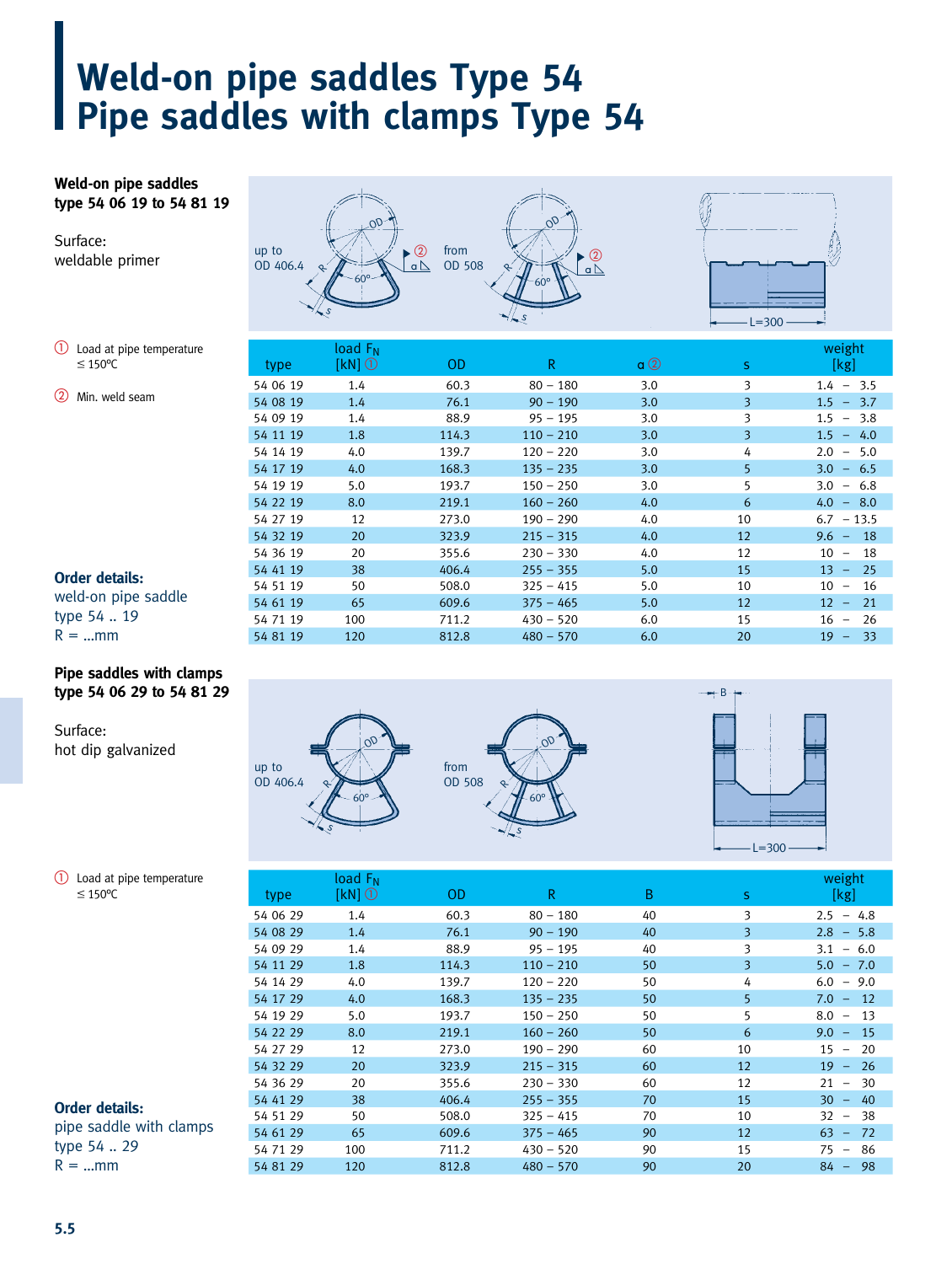## **Pipe saddles with clamps Type 54 Lift-off restraints Type 55**



**S**<br> **10** 54 81 39 **Pipe saddles with clamps type 54 06 39 to 54 81 39**

Surface: hot dip galvanized

|          | $load F_N$ |       |              |    | weight |
|----------|------------|-------|--------------|----|--------|
| type     | [kN]       | OD.   | $\mathsf{R}$ | S  | [kg]   |
| 54 06 39 | 0.8        | 60.3  | 34           | 3  | 1.7    |
| 54 08 39 | 0.8        | 76.1  | 41           | 3  | 2.0    |
| 54 09 39 | 1.2        | 88.9  | 48           | 5  | 2.6    |
| 54 11 39 | 1.5        | 114.3 | 62           | 5  | 4.7    |
| 54 14 39 | 4.0        | 139.7 | 75           | 5  | 5.4    |
| 54 17 39 | 4.0        | 168.3 | 90           | 5  | 5.9    |
| 54 19 39 | 5.0        | 193.7 | 102          | 5  | 6.6    |
| 54 22 39 | 8.0        | 219.1 | 116          | 6  | 7.5    |
| 54 27 39 | 10         | 273.0 | 143          | 6  | 11     |
| 54 32 39 | 15         | 323.9 | 170          | 8  | 14     |
| 54 36 39 | 20         | 355.6 | 188          | 10 | 16     |
| 54 41 39 | 35         | 406.4 | 214          | 10 | 24     |
| 54 51 39 | 40         | 508.0 | 264          | 10 | 28     |
| 54 61 39 | 60         | 609.6 | 317          | 12 | 56     |
| 54 71 39 | 80         | 711.2 | 370          | 15 | 68     |
| 54 81 39 | 100        | 812.8 | 421          | 15 | 75     |

**Order details:** pipe saddle with clamps type 54 .. 39





**Lift-off restraints**

**type 55 08 19 to 55 12 19**

Surface: hot dip galvanized

|          | compatible with      |     |     |             | Order deta    |
|----------|----------------------|-----|-----|-------------|---------------|
| type     | roller bearing, type |     | B   |             | lift-off rest |
| 55 08 19 | 53 08 19             | 226 | 80  | $30 - 190$  |               |
| 55 16 19 | 53 16 19             | 335 | 100 | $85 - 310$  | type $55$     |
| 55 35 19 | 53 35 19             | 455 | 130 | $175 - 440$ | for special   |
| 55 60 19 | 53 60 19             | 560 | 150 | $250 - 520$ | type $54$     |
| 55 12 19 | 53 12 19             | 700 | 180 | $400 - 675$ | $R = mm$      |

**Order details:** -off restraint e 55 .. 19 special pipe saddles  $9e 54...9$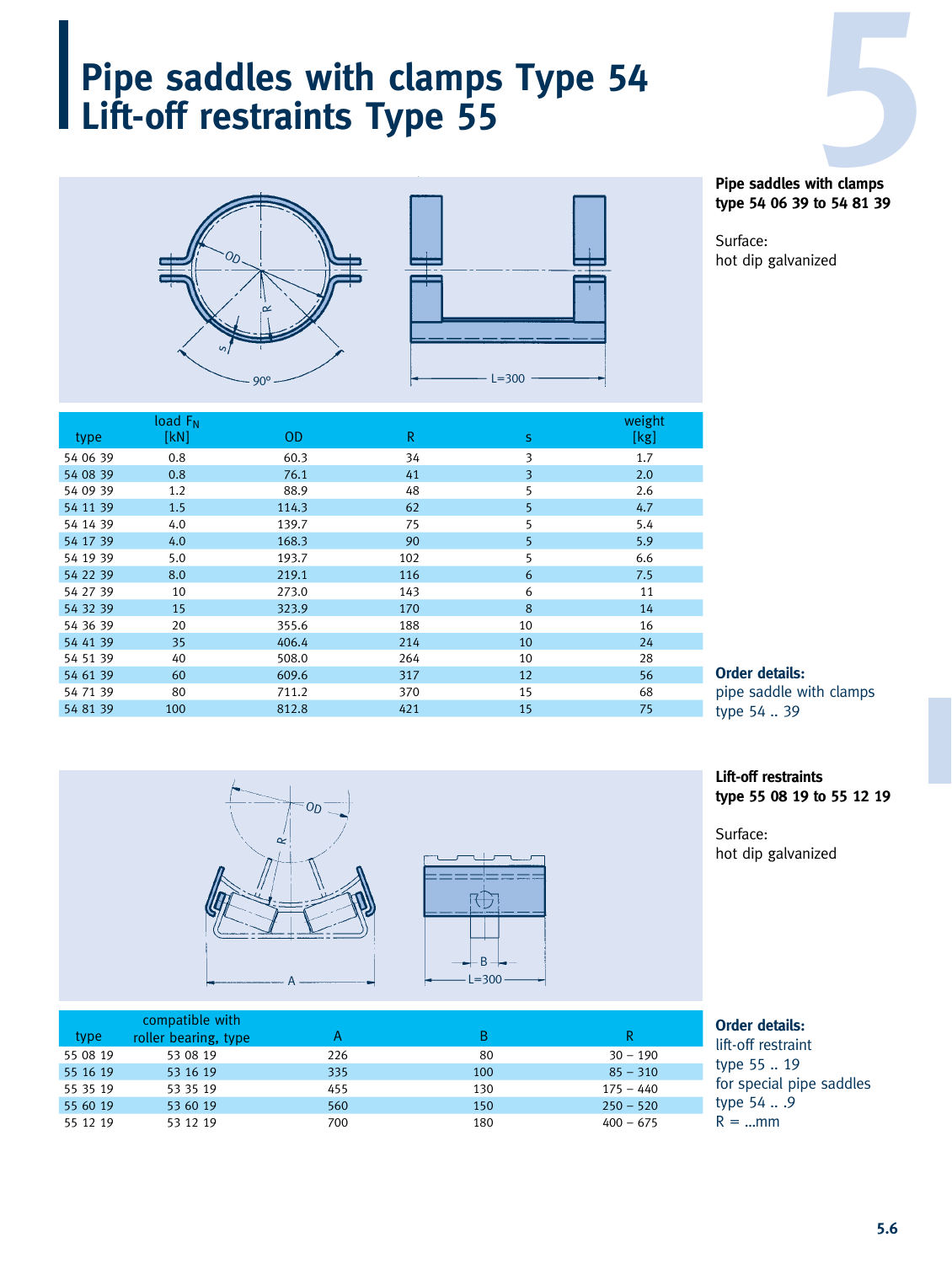### **Insulated pipe supports for cold and cryogenic applications Type 56, 57**



*Warehouse for moulded insulations*



*Preassembled insulated supports*



*Special design for Ø 1625.6mm*

| insulation<br>thickness<br>[mm] | insulation<br>level thick-<br>ness [mm] |
|---------------------------------|-----------------------------------------|
| 80                              | 40 / 40                                 |
| 100                             | 50 / 50                                 |
| 130                             | 50 / 40 / 40                            |
| 150                             | 50 / 50 / 50                            |
| 180                             | 50 / 80 / 50                            |
| 200                             | 50 / 100 / 50                           |
| 250                             | 75 / 100 / 75                           |

#### **Supports for cold and cryogenic applications**

LISEGA offers a complete product program of insulated pipe supports for all kinds of low temperature pipe systems. These products are normally used in industrial processes for the production, transport and distribution of liquefied gases. These can be propane and butane (LPG), methane (LNG), ethylene, nitrogen, ammonia etc..

LISEGA insulated pipe supports are standardized and designed according to recognized international technical codes and standards. They cover pipe sizes ranging from OD 21.3mm to OD 965.2mm, with insulation thicknesses from 25mm to 250mm. The supports are made from materials suitable for the specified loads and temperatures (temperature of medium as low as -196°C).

#### **Insulating material**

The material of the insulated standard pipe supports is made from fire-retarding polyurethane foam of high density (HD-PUF) and forms an integral part of the piping insulation.

#### **Production of HD-PUF insulations**

The HD-PUF insulations are moulded in heavy duty moulds under carefully controlled conditions in respect of temperature and air humidity. This process ensures dimensional stability as well as clean sharp edges that fit neatly with the adjacent line insulation material on site.

To guarantee form stability, the moulds are stored for a fixed period of time in order to cure. For insulations of higher thicknesses stepped joints are provided to match the layering of the adjoining line insulation. This method, also known as "shiplapping", provides a reliable interlocking connection to each layer and prevents a direct heat path from the surface of the insulation through to the surface of the piping.

The stepped joints are 25mm long but can be supplied in 50mm steps on request. Insulation foam with thicknesses up to 50mm are single-layer designs without stepping.

Insulation foam with thicknesses of 80mm to 100mm are single layer with an extended step at either side. For type 56,

insulation foam thicknesses of 130mm and higher are supplied as double-layer with two steps. To achieve load transmission for axial stop type 57, the HD-PUF cradles are designed as single-layers.

Both single-layer and double-layer HD-PUF insulations have stepped longitudinal joints. The size of these joints must be adjusted during installation to a specified gap dimension to ensure a clamping force from the insulated pipe support on the piping. Once installed the longitudinal gaps are then filled with a flexible insulating foam. The clamping force, which is applied by means of disc spring bolting, prevents relative movement between pipe support and piping.

A laminated aluminum/polyester vapor barrier is factory-bonded to the outer surface of the HD-PUF insulation. The vapor barrier overlaps the longitudinal joints and is sealed at site with a special vapor barrier adhesive tape. Directly after installation of the insulated pipe support, all exposed HD-PUF surfaces must be protected from moisture. For this purpose a cryogenic, elastomeric coating is applied as vapor barrier.

For the HD-PUF insulation three standard color-coded densities for various load requirements are available.

**160kg/m3 – yellow 224kg/m3 – red 320kg/m3 – green** 

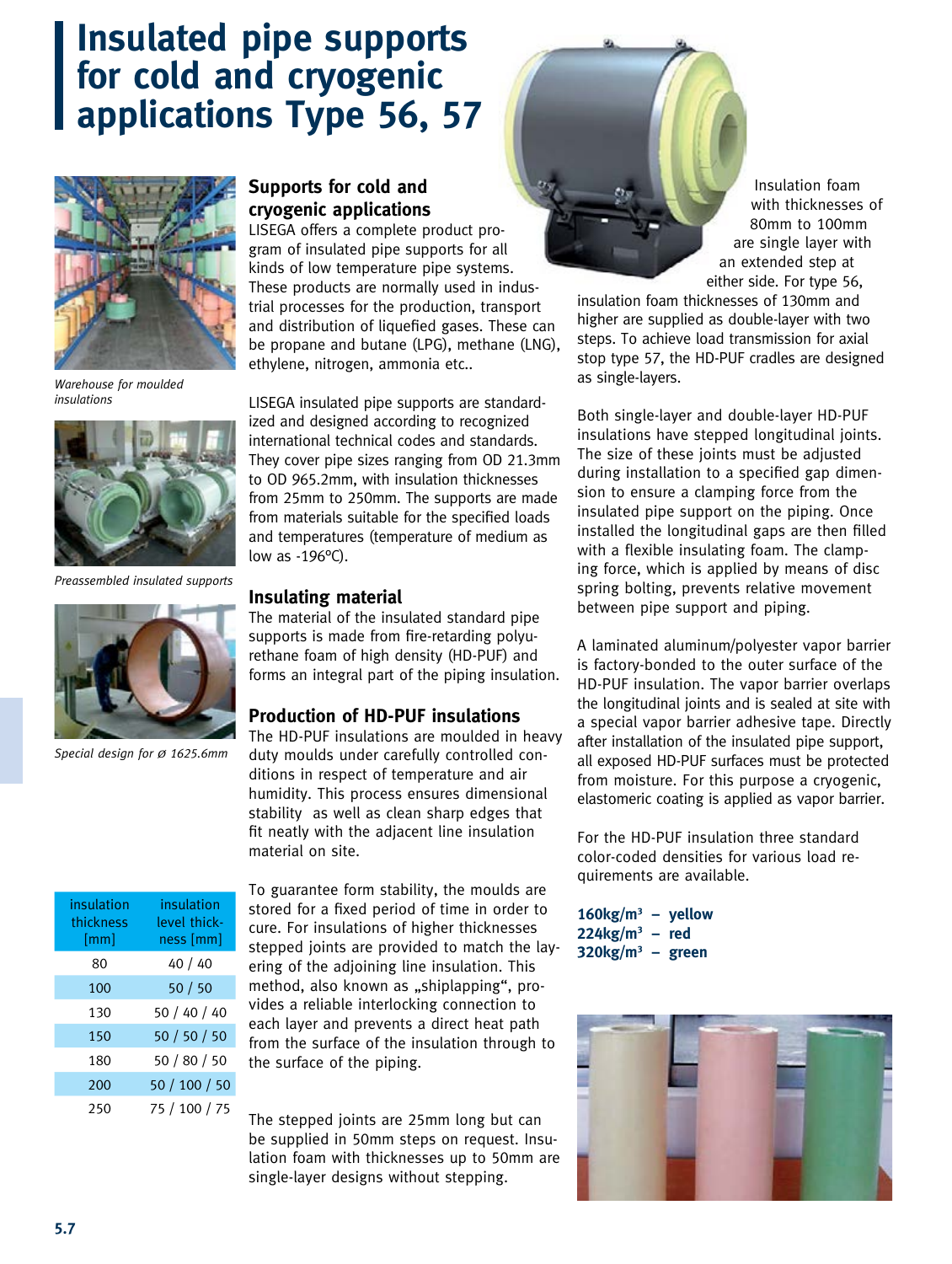# **Special advantages of**



- $\circled{1}$  HD-PUF insulation with stepped longitudinal joints and stepped front ends
- 2 steel cradle
- metal protective shield
- disc spring bolting
- vapor barrier



*Finite element analysis of a special design*



*Insulated standard pipe support type 57*

LISEGA standardized insulated pipe supports are designed to be clamped mechanically to the piping by means of disc spring bolting. The pipe support steel cradle, which houses the HD-PUF insulation, is made of carbon steel and hot-dip galvanized as standard.

Material grades, welding and surface treatment comply with the LISEGA standard specifications. The integrated LISEGA quality assurance system applies to both the manufacture and preassembly of the pipe supports. Inspection and testing procedures guarantee compliance with the required specifications.

LISEGA insulated standard pipe supports are supplied with detailed installation instructions. Every support is clearly marked according to the LISEGA type designation system. The flexible gap filler insulation foam, as well as the special vapor barrier sealing tape are part of the scope of supply. Additional site installation materials such as cryogenic adhesives and mastics can be supplied on request.

LISEGA insulated pipe supports are completely preassembled and supplied in appropriate packaging to protect them from surface damage and humidity during transport and storage.



*Preassembled insulated pipe supports*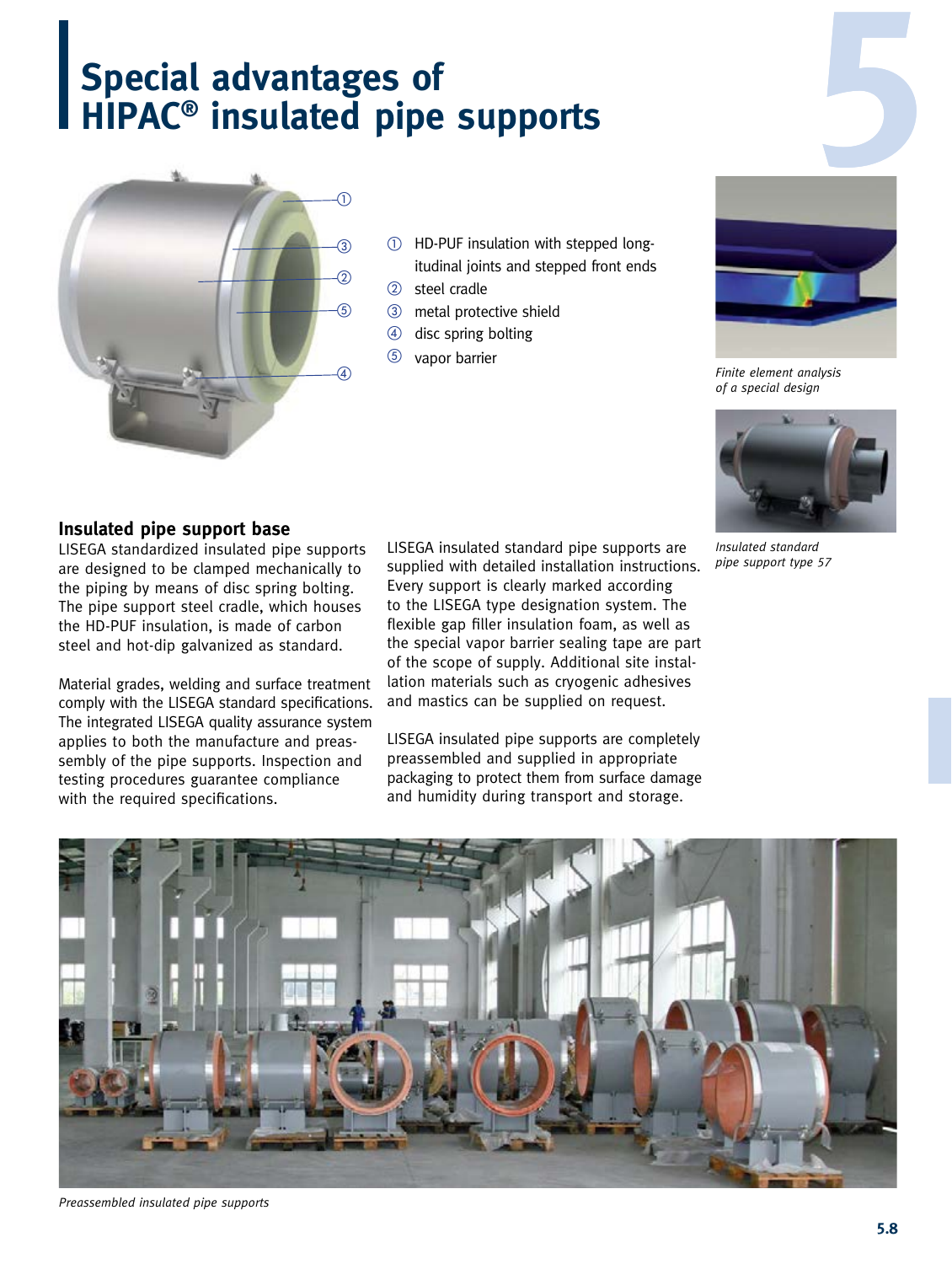

*Type 56 .. ..* 



*Type 56 .. .. -G2a* 



*Type 56 .. .. -G2p* 



*Type 56 .. .. -G3*



*Type 56 .. .. -G4* 

#### **Design**

Type 56 is a conventional insulated pipe support and functions as a slide or guide support. type 57 is similar to type 56 but serves as an axial stop that absorbs increased axial loads by means of thrust rings. The thrust rings on the piping consist of two half-rings which are welded together at site to form a single ring. The rings, which are movable on the piping, are fixed by means of shear lugs welded onto the pipe.

This patented design offers the advantage of fixing the insulated pipe support to the piping after final positioning. There is no need to disassemble the existing or already installed steelwork. The thrust rings and shear lugs are made of stainless steel and form part of the scope of supply.

#### **Double and multiple clamp base pipe supports**

For high vertical loads or high lateral loads, double clamp bases or guided supports are required. For this purpose, LISEGA's insulated pipe supports can be extended as required. Each variant is given a suffix after the 6th digit which describes the type of guide used. The pipe support can be ordered in the following designs:



*Insulated double clamp base type 56 .. .. -G2P* 

- **G2A: Angulated clamp base pipe support (laterally guided)**
- **G2P: Double clamp base pipe support (parallely guided)**
- **G3: Triple clamp base pipe support**
- **G4: Quadruple clamp base pipe support**

Type 56 as well as type 57 can be ordered with these guide options.

#### **Special design**

LISEGA takes pride in offering solutions to their clients and will gladly assist in any special inquiry.

- **Special pipe sizes can be accommodated.**
- **For large axial movements, special lengths can be supplied.**
- $\blacksquare$  The use of an insulated **pipe support as a hanger (e.g. in combination with spring or constant hangers) is possible. In this case the shoe of the clamp base is replaced by a special pipe clamp type 43. The clamp is then designed for the particular conditions existing in each case.**
- **Deviations from the standard HD-PUF densities can be supplied, e.g. a density of 500kg/m2 for high loads.**
- **The use of the pipe support on sliding components is possible. For this purpose a stainless steel plate is fixed to the underside of the shoe.**
- **For special applications when increased loads have to be absorbed, laminated wooden blocks can be utilized.**
- **The installation dimension 'E' can be adjusted but it must be considered that changes in the 'E' dimension can influence the design and the permissible loads. The actual operating loads must therefore be specified when ordering.**

**All details required for product selection can be found in the special HIPAC® catalog.**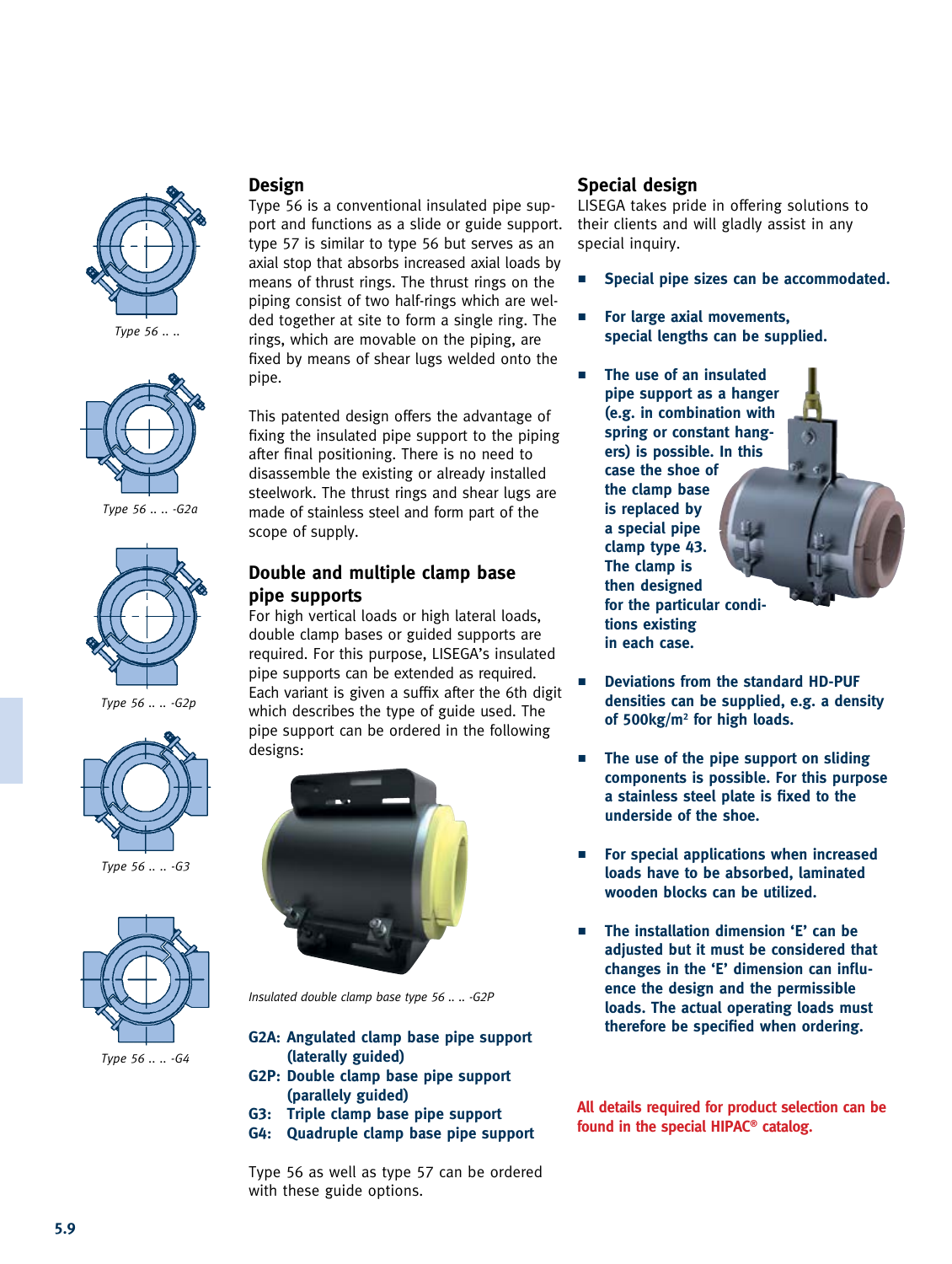

*Suspension with cryogenic pipe clamps*



*Cryogenic clamp base type 56*



*Final inspection of cryogenic clamp bases*



*Pipes held in position with cryogenic supports*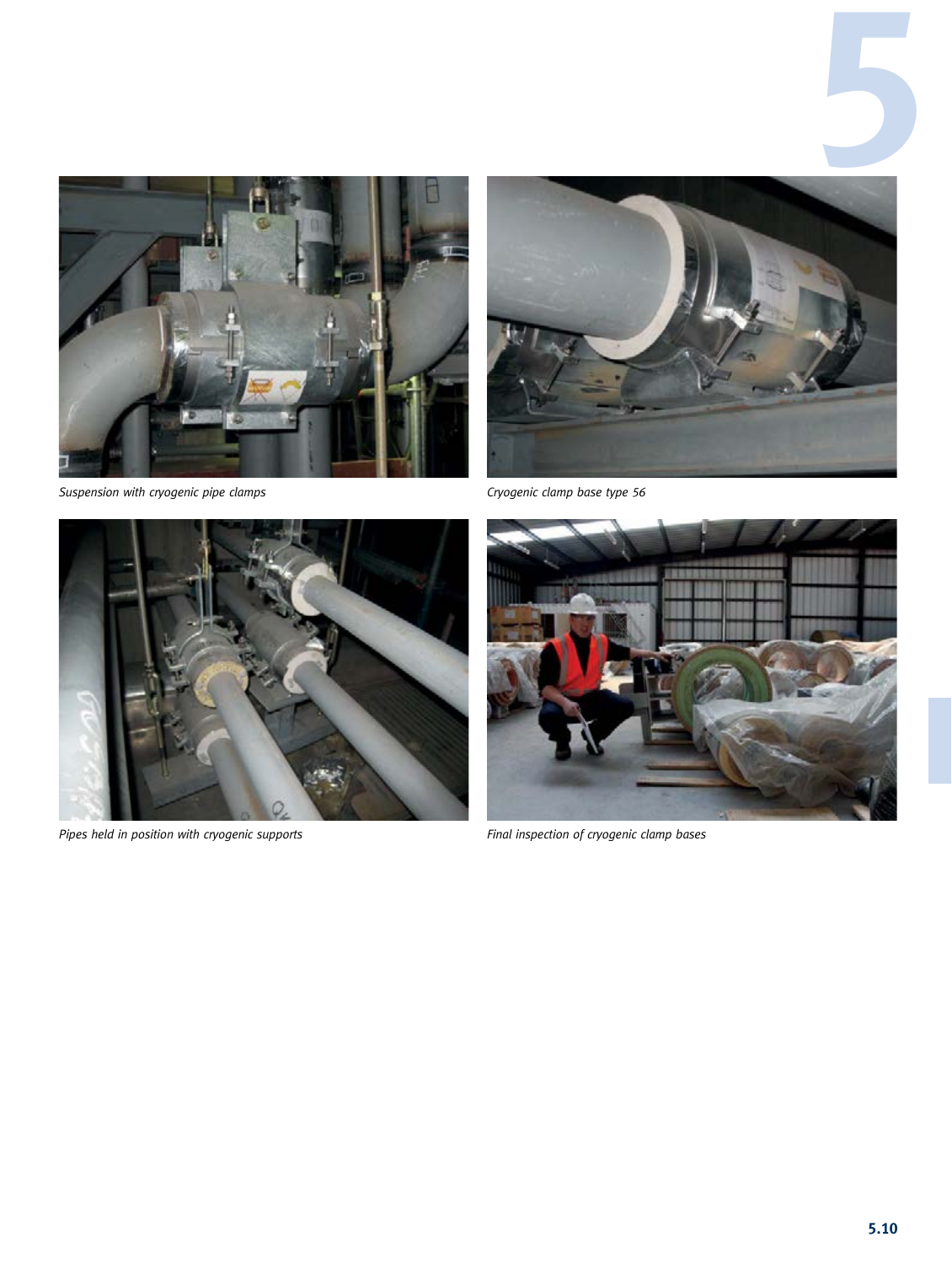## **Weld-on supports Type 57**

#### **Weld-on pipe shoes made from T/U profiles type 57 .. 11 and 57 .. 12**

For use at low pipe loads and temperatures  $\leq 80^{\circ}$ C

Material: S235JR

Surface: weldable primer

Type designation: 57 .. 11 (T Shoe) 57 .. 12 (U Shoe)

 Weld seam on site – for specified weld seam thickness and permissible load, the weld seam stress is smaller than 50N/mm2 .

#### **Order details:**

weld-on pipe shoes type 57 .. 1.





|          | load F [kN] |       |     |     |     |     | weight |
|----------|-------------|-------|-----|-----|-----|-----|--------|
| type     | at 80°C     | OD    | A   | B   | E   | a ① | [kg]   |
| 57 03 11 | 1.0         | 21.3  | 100 | 70  | 81  | 3.0 | 0.8    |
| 57 03 11 | 1.0         | 26.9  | 100 | 70  | 83  | 3.0 | 0.8    |
| 57 03 11 | 1.0         | 33.7  | 100 | 70  | 87  | 3.0 | 0.8    |
| 57 03 11 | 1.0         | 42.4  | 100 | 70  | 91  | 3.0 | 0.8    |
| 57 03 11 | 1.0         | 48.3  | 100 | 70  | 94  | 3.0 | 0.8    |
| 57 07 11 | 1.5         | 60.3  | 150 | 70  | 100 | 3.0 | 1.2    |
| 57 07 11 | 1.5         | 73.0  | 150 | 70  | 107 | 3.0 | 1.2    |
| 57 07 11 | 1.5         | 76.1  | 150 | 70  | 108 | 3.0 | 1.2    |
| 57 07 11 | 1.5         | 88.9  | 150 | 70  | 115 | 3.0 | 1.2    |
| 57 13 11 | 2.0         | 108.0 | 150 | 100 | 154 | 3.0 | 2.5    |
| 57 13 11 | 2.0         | 114.3 | 150 | 100 | 157 | 3.0 | 2.5    |
| 57 13 11 | 2.0         | 133.0 | 150 | 100 | 167 | 3.0 | 2.5    |
| 57 13 11 | 2.0         | 139.7 | 150 | 100 | 170 | 3.0 | 2.5    |
| 57 13 11 | 2.0         | 159.0 | 150 | 100 | 180 | 3.0 | 2.5    |
| 57 13 11 | 2.0         | 168.3 | 150 | 100 | 184 | 3.0 | 2.5    |
| 57 24 12 | 6.0         | 193.7 | 250 | 100 | 135 | 5.0 | 2.7    |
| 57 24 12 | 6.0         | 219.1 | 250 | 100 | 150 | 5.0 | 2.7    |
| 57 24 12 | 6.0         | 244.5 | 250 | 100 | 163 | 5.0 | 2.7    |
| 57 24 12 | 6.0         | 267.0 | 250 | 100 | 175 | 5.0 | 2.7    |
| 57 24 12 | 6.0         | 273.0 | 250 | 100 | 178 | 5.0 | 2.7    |
| 57 36 12 | 8.0         | 323.9 | 250 | 160 | 210 | 5.0 | 4.7    |
| 57 36 12 | 10          | 355.6 | 250 | 160 | 226 | 5.0 | 4.7    |
| 57 36 12 | 10          | 368.0 | 250 | 160 | 233 | 5.0 | 4.7    |
| 57 42 12 | 10          | 406.4 | 250 | 200 | 255 | 5.0 | 6.3    |
| 57 42 12 | 10          | 419.0 | 250 | 200 | 262 | 5.0 | 6.3    |
| 57 42 12 | 12          | 457.2 | 250 | 200 | 283 | 5.0 | 6.3    |
| 57 51 12 | 15          | 508.0 | 250 | 240 | 312 | 5.0 | 8.3    |
| 57 51 12 | 15          | 558.8 | 250 | 240 | 340 | 5.0 | 8.3    |
| 57 61 12 | 20          | 609.6 | 250 | 300 | 370 | 5.0 | 11.6   |
| 57 61 12 | 20          | 660.4 | 250 | 300 | 400 | 5.0 | 11.6   |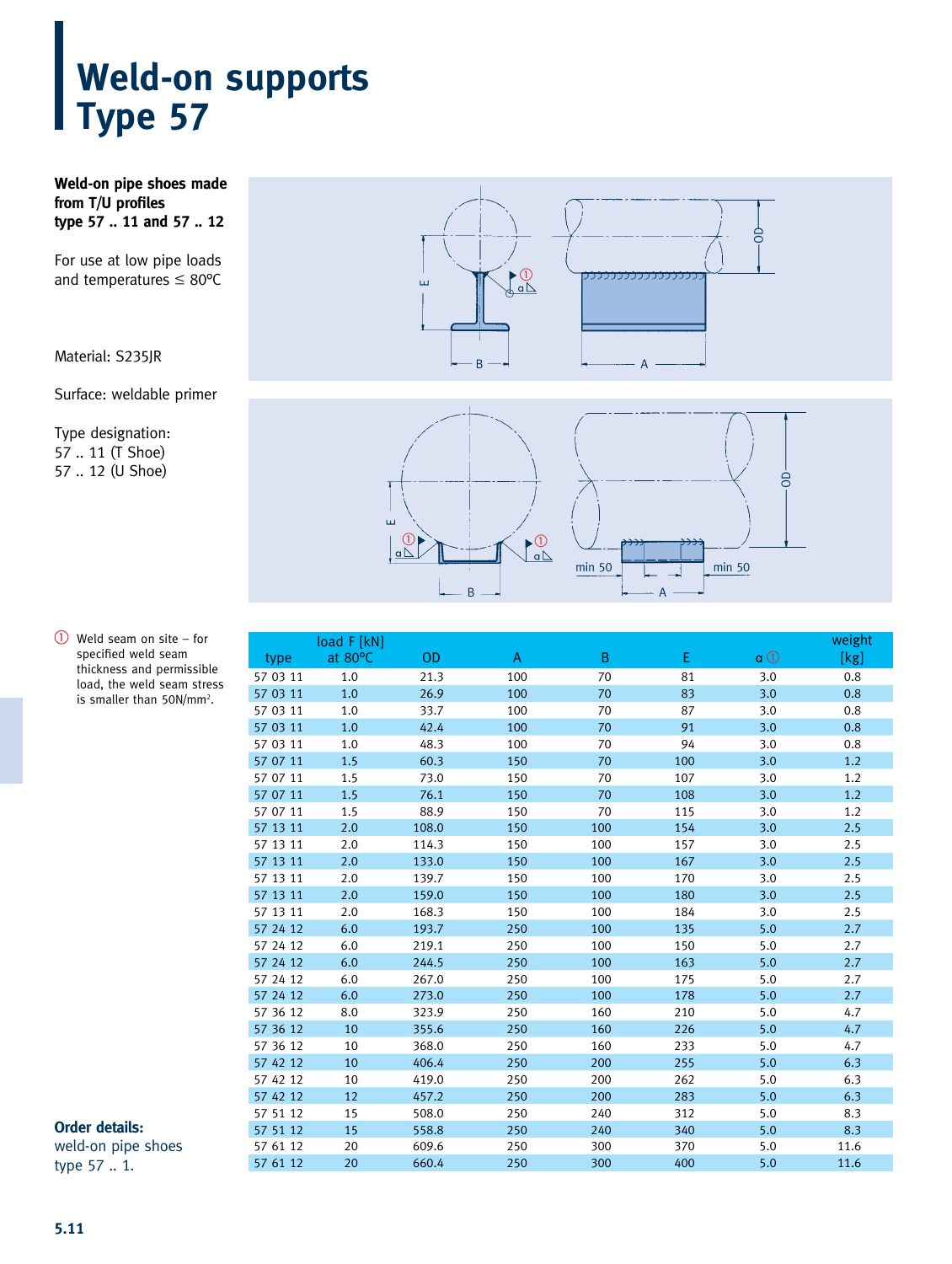## **Stanchions for horizontal pipes** Type 58

|          |           |             | stanchions   |              |     |           |                  |
|----------|-----------|-------------|--------------|--------------|-----|-----------|------------------|
| type 3   | <b>OD</b> | D x s       | type         | $\alpha$ (2) | Ν   | $E_{min}$ | $E_{\text{max}}$ |
| 58 05 .1 | 48.3      | 33.7 x 4.5  | а            | 3.0          | 24  | 250       | 1000             |
| 58 06 .1 | 60.3      | 33.7 x 4.5  | a            | 3.0          | 30  | 250       | 1000             |
| 58 06 .2 | 60.3      | 48.3 x 5.0  | b            | 3.0          | 30  | 250       | 1100             |
| 58 07 .1 | 73.0      | 33.7 x 4.5  | a            | 3.0          | 37  | 250       | 1000             |
| 58 07 .2 | 73.0      | 48.3 x 5.0  | b            | 3.0          | 37  | 250       | 1100             |
| 58 08 .1 | 76.1      | 33.7 x 4.5  | a            | 3.0          | 38  | 250       | 1000             |
| 58 08 .2 | 76.1      | 48.3 x 5.0  | b            | 3.0          | 38  | 250       | 1100             |
| 58 09 .1 | 88.9      | 33.7 x 4.5  | a            | 3.0          | 44  | 250       | 1000             |
| 58 09 .2 | 88.9      | 48.3 x 5.0  | b            | 3.0          | 44  | 250       | 1100             |
| 58 10 .1 | 108.0     | 48.3 x 5.0  | b            | 3.0          | 54  | 300       | 1150             |
| 58 10 .2 | 108.0     | 73.0 x 7.0  | C            | 3.0          | 54  | 300       | 1150             |
| 58 11 .1 | 114.3     | 48.3 x 5.0  | $\mathbf b$  | 3.0          | 57  | 300       | 1150             |
| 58 11 .2 | 114.3     | 73.0 x 7.0  | C            | 3.0          | 57  | 300       | 1150             |
| 58 13 .1 | 133.0     | 48.3 x 5.0  | b            | 3.0          | 67  | 300       | 1150             |
| 58 13 .2 | 133.0     | 73.0 x 7.0  | C            | 3.0          | 67  | 300       | 1150             |
| 58 14 .1 | 139.7     | 73.0 x 7.0  | $\mathsf{C}$ | 3.0          | 70  | 300       | 1150             |
| 58 14 .2 | 139.7     | 88.9 x 5.6  | d            | 3.0          | 70  | 300       | 1150             |
| 58 16 .1 | 159.0     | 73.0 x 7.0  | $\mathsf{C}$ | 3.0          | 80  | 300       | 1150             |
| 58 16 .2 | 159.0     | 88.9 x 5.6  | d            | 3.0          | 80  | 300       | 1150             |
| 58 17 .1 | 168.3     | 73.0 x 7.0  | $\mathsf{C}$ | 3.0          | 84  | 300       | 1150             |
| 58 17 .2 | 168.3     | 88.9 x 5.6  | d            | 3.0          | 84  | 300       | 1150             |
| 58 19 .1 | 193.7     | 88.9 x 5.6  | d            | 3.0          | 97  | 350       | 1150             |
| 58 19 .2 | 193.7     | 114.3 x 8.8 | e            | 5.0          | 97  | 350       | 1150             |
| 58 22 .1 | 219.1     | 88.9 x 5.6  | $\mathsf{d}$ | 3.0          | 110 | 350       | 1200             |
| 58 22 .2 | 219.1     | 114.3 x 8.8 | е            | 5.0          | 110 | 350       | 1200             |
| 58 24 .1 | 244.5     | 88.9 x 5.6  | d            | 3.0          | 122 | 350       | 1200             |
| 58 24 .2 | 244.5     | 114.3 x 8.8 | е            | 5.0          | 122 | 350       | 1200             |
| 58 26 .1 | 267.0     | 114.3 x 8.8 | e            | 5.0          | 134 | 350       | 1200             |
| 58 26 .2 | 267.0     | 139.7 x 10  | f            | 7.0          | 134 | 350       | 1200             |
| 58 27 .1 | 273.0     | 114.3 x 8.8 | e            | 5.0          | 137 | 350       | 1200             |
| 58 27 .2 | 273.0     | 139.7 x 10  | f            | 7.0          | 137 | 350       | 1200             |
| 58 32 .1 | 323.9     | 139.7 x 10  | f            | 7.0          | 162 | 400       | 1250             |
| 58 32 .2 | 323.9     | 219.1 x 8.0 |              | 5.0          | 162 | 400       | 1250             |
| 58 36 .1 | 355.6     | 139.7 x 10  | g<br>f       | 7.0          | 178 | 400       | 1250             |
| 58 36 .2 | 355.6     | 219.1 x 8.0 |              | 5.0          | 178 | 400       | 1250             |
| 58 37 .1 | 368.0     | 139.7 x 10  | g<br>f       | 7.0          | 184 | 400       | 1250             |
| 58 37 .2 | 368.0     | 219.1 x 8.0 |              | 5.0          | 184 | 400       | 1250             |
| 58 41 .1 | 406.4     | 139.7 x 10  | g<br>f       | 7.0          | 203 | 450       | 1300             |
| 58 41 .2 | 406.4     | 219.1 x 8.0 |              | 5.0          | 203 | 450       | 1300             |
| 58 42 .1 | 419.0     | 139.7 x 10  | g<br>f       | 7.0          | 210 | 450       | 1300             |
| 58 42 .2 | 419.0     | 219.1 x 8.0 |              | 5.0          | 210 | 450       | 1300             |
| 58 46 .1 | 457.2     | 219.1 x 8.0 | g            | 5.0          | 229 | 500       | 1300             |
| 58 46 .2 | 457.2     | 323.9 x 10  | g<br>h       | 7.0          | 229 | 500       | 1300             |
| 58 51 .1 | 508.0     | 219.1 x 8.0 |              | 5.0          | 254 | 500       | 1350             |
| 58 51 .2 | 508.0     | 323.9 x 10  | g<br>h       | 7.0          | 254 | 500       | 1350             |
| 58 56 .1 | 558.8     | 219.1 x 8.0 |              | 5.0          | 279 | 550       | 1350             |
| 58 56 .2 | 558.8     | 323.9 x 10  | g<br>h       | 7.0          | 279 | 550       | 1350             |
| 58 61.1  | 609.6     | 323.9 x 10  | h            | 7.0          | 305 | 550       | 1400             |
| 58 66 .1 | 660.4     | 323.9 x 10  | h            | 7.0          | 330 | 600       | 1400             |
| 58 71 .1 | 711.2     | 323.9 x 10  | h            | 7.0          | 356 | 600       | 1450             |
| 58 76 .1 | 762.0     | 323.9 x 10  | h            | 7.0          | 381 | 650       | 1450             |
| 58 81.1  | 812.8     | 323.9 x 10  | h            | 7.0          | 406 | 650       | 1500             |
| 58 91 .1 | 914.4     | 323.9 x 10  | h            | 7.0          | 457 | 700       | 1550             |
|          |           |             |              |              |     |           |                  |

For the selection of stanchions consult the table and diagram on p. 5.15.



Type 58 .. 11 Type 58 .. 12



Type 58 .. 21

Type 58 .. 22

1... 4 See p. 5.15.

Example: Telescopic stanchion for pipe  $OD = 244.5$ mm, E = 800 (as sliding shoe). The stanchion length amounts to:  $L = E-N$ (see data in selection table)  $L = 800$ mm - 122mm = 678mm.

> For stanchion  $D = 88.9$  mm (designation 'd'). Permissible load =  $0.36 \times 11kN$ (see table and diagram on  $p. 5.15$ ) = 3.96kN.

**Order details:** 

stanchion for horizontal piping type 58 .. ..,  $E = ...mm$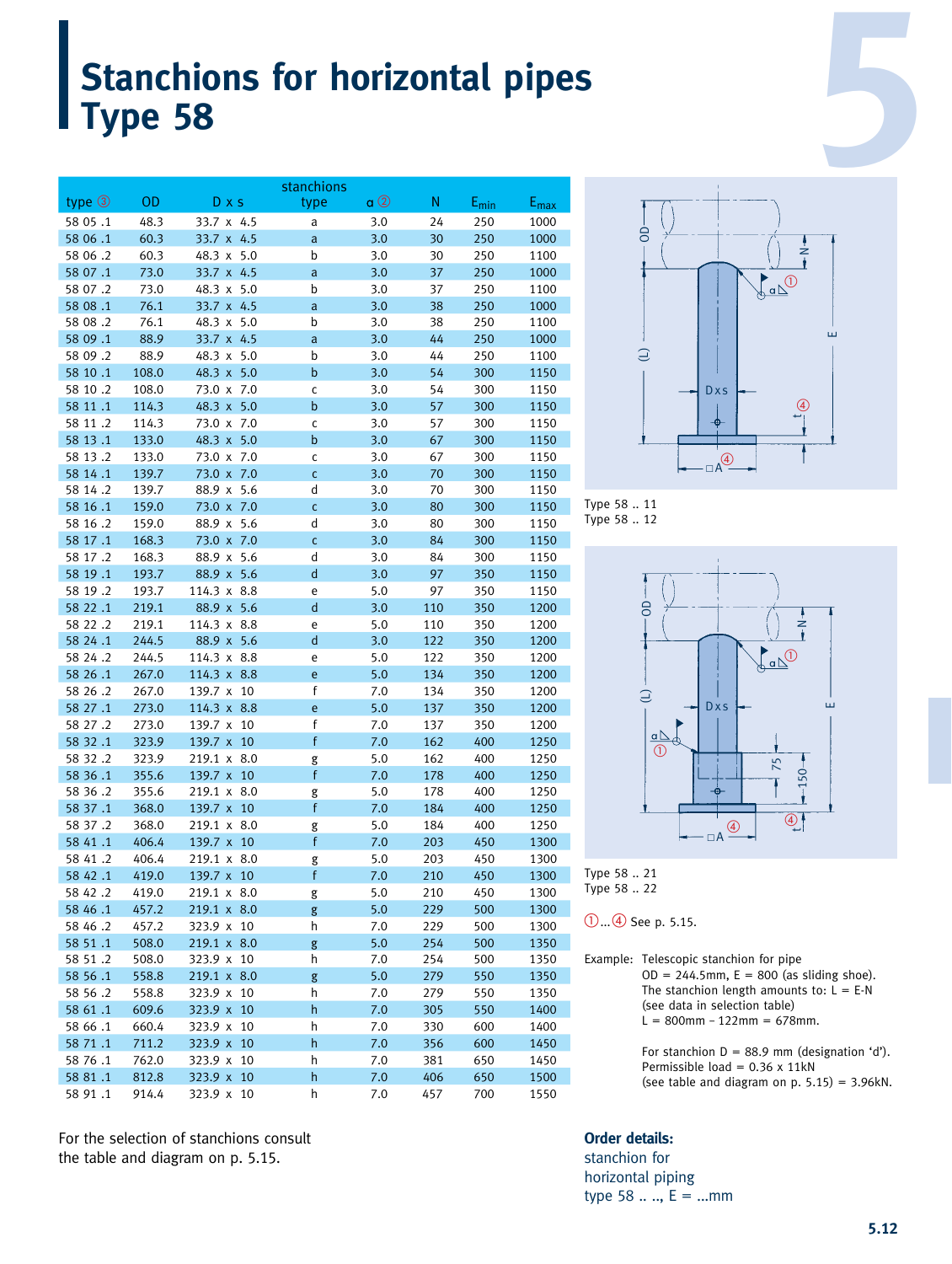## **Stanchions for short radius elbows (R OD) Type 58**



Type 58 .. 13 Type 58 .. 14



Type 58 .. 23 Type 58 .. 24

1... 4 See p. 5.15.

Example: Stanchion for short radius elbow radius  $R \approx DA$ ,  $OD = 419$ mm,  $E = 750$ mm (as fixed point). Stanchion length:  $L = E-N$  (see data in selection table),  $L = 750$ mm – 50mm = 700mm.

> For stanchion  $D = 139.7$ mm (designation 'f'). Permissible load =  $0.41 \times 22.5$ kN (see table and diagram on  $p. 5.15$ ) = 9.2kN.

#### **Order details:**

stanchion for short radius elbows  $R \approx DA$ type 58 .. ..,  $E = ...mm$ 

| stanchions |       |             |              |         |     |           |                  |  |  |
|------------|-------|-------------|--------------|---------|-----|-----------|------------------|--|--|
| type 3     | OD    | D x s       | type         | $a$ $Q$ | N   | $E_{min}$ | $E_{\text{max}}$ |  |  |
| 58 05 .3   | 48.3  | 33.7 x 4.5  | a            | 3.0     | 10  | 250       | 1000             |  |  |
| 58 06 .3   | 60.3  | 33.7 x 4.5  | a            | 3.0     | 10  | 250       | 1000             |  |  |
| 58 06 .4   | 60.3  | 48.3 x 5.0  | b            | 3.0     | 10  | 250       | 1100             |  |  |
| 58 07 .3   | 73.0  | 33.7 x 4.5  | a            | 3.0     | 15  | 250       | 1000             |  |  |
| 58 07 .4   | 73.0  | 48.3 x 5.0  | b            | 3.0     | 15  | 250       | 1100             |  |  |
| 58 08 .3   | 76.1  | 33.7 x 4.5  | a            | 3.0     | 15  | 250       | 1000             |  |  |
| 58 08 .4   | 76.1  | 48.3 x 5.0  | b            | 3.0     | 15  | 250       | 1100             |  |  |
| 58 09 .3   | 88.9  | 33.7 x 4.5  | a            | 3.0     | 15  | 250       | 1000             |  |  |
| 58 09 .4   | 88.9  | 48.3 x 5.0  | b            | 3.0     | 15  | 250       | 1100             |  |  |
| 58 10 .3   | 108.0 | 48.3 x 5.0  | b            | 3.0     | 15  | 250       | 1100             |  |  |
| 58 10 .4   | 108.0 | 73.0 x 7.0  | C            | 3.0     | 15  | 250       | 1100             |  |  |
| 58 11 .3   | 114.3 | 48.3 x 5.0  | b            | 3.0     | 20  | 250       | 1100             |  |  |
| 58 11 .4   | 114.3 | 73.0 x 7.0  | C            | 3.0     | 20  | 250       | 1100             |  |  |
| 58 13 .3   | 133.0 | 48.3 x 5.0  | b            | 3.0     | 20  | 250       | 1100             |  |  |
| 58 13 .4   | 133.0 | 73.0 x 7.0  | C            | 3.0     | 20  | 250       | 1100             |  |  |
| 58 14 .3   | 139.7 | 73.0 x 7.0  | $\mathsf{C}$ | 3.0     | 25  | 300       | 1100             |  |  |
| 58 14 .4   | 139.7 | 88.9 x 5.6  | d            | 3.0     | 25  | 300       | 1100             |  |  |
| 58 16 .3   | 159.0 | 73.0 x 7.0  | $\mathsf{C}$ | 3.0     | 25  | 300       | 1100             |  |  |
| 58 16 .4   | 159.0 | 88.9 x 5.6  | d            | 3.0     | 25  | 300       | 1100             |  |  |
| 58 17 .3   | 168.3 | 73.0 x 7.0  | $\mathsf{C}$ | 3.0     | 30  | 300       | 1100             |  |  |
| 58 17 .4   | 168.3 | 88.9 x 5.6  | d            | 3.0     | 30  | 300       | 1100             |  |  |
| 58 19 .3   | 193.7 | 88.9 x 5.6  | d            | 3.0     | 30  | 300       | 1100             |  |  |
| 58 19.4    | 193.7 | 114.3 x 8.8 | e            | 5.0     | 30  | 300       | 1100             |  |  |
| 58 22 .3   | 219.1 | 88.9 x 5.6  | d            | 3.0     | 35  | 300       | 1100             |  |  |
| 58 22 .4   | 219.1 | 114.3 x 8.8 | e            | 5.0     | 35  | 300       | 1100             |  |  |
| 58 24 .3   | 244.5 | 88.9 x 5.6  | d            | 3.0     | 35  | 300       | 1100             |  |  |
| 58 24 .4   | 244.5 | 114.3 x 8.8 | e            | 5.0     | 35  | 300       | 1100             |  |  |
| 58 26 .3   | 267.0 | 114.3 x 8.8 | e            | 5.0     | 40  | 300       | 1100             |  |  |
| 58 26 .4   | 267.0 | 139.7 x 10  | f            | 7.0     | 40  | 300       | 1100             |  |  |
| 58 27 .3   | 273.0 | 114.3 x 8.8 | e            | 5.0     | 45  | 350       | 1100             |  |  |
| 58 27 .4   | 273.0 | 139.7 x 10  | $\sf f$      | 7.0     | 45  | 350       | 1100             |  |  |
| 58 32 .3   | 323.9 | 139.7 x 10  | f            | 7.0     | 50  | 350       | 1100             |  |  |
| 58 32 .4   | 323.9 | 219.1 x 8.0 |              | 5.0     | 50  | 350       | 1100             |  |  |
| 58 36 .3   | 355.6 | 139.7 x 10  | g<br>f       | 7.0     | 40  | 350       | 1100             |  |  |
| 58 36 .4   | 355.6 | 219.1 x 8.0 |              | 5.0     | 40  | 350       | 1100             |  |  |
| 58 37 .3   | 368.0 | 139.7 x 10  | g<br>f       | 7.0     | 45  | 350       | 1100             |  |  |
| 58 37 .4   | 368.0 | 219.1 x 8.0 |              | 5.0     | 45  | 350       | 1100             |  |  |
| 58 41 .3   | 406.4 | 139.7 x 10  | g<br>f       | 7.0     | 50  | 350       | 1100             |  |  |
| 58 41 .4   | 406.4 | 219.1 x 8.0 |              | 5.0     | 50  | 350       | 1100             |  |  |
| 58 42 .3   | 419.0 | 139.7 x 10  | g<br>f       | 7.0     | 50  | 350       | 1100             |  |  |
| 58 42 .4   | 419.0 | 219.1 x 8.0 | g            | 5.0     | 50  | 350       | 1100             |  |  |
| 58 46 .3   | 457.2 | 219.1 x 8.0 |              | 5.0     | 55  | 400       | 1150             |  |  |
| 58 46 .4   | 457.2 | 323.9 x 10  | g<br>h       | 7.0     | 55  | 400       | 1150             |  |  |
| 58 51 .3   | 508.0 | 219.1 x 8.0 | $\mathsf g$  | 5.0     | 60  | 400       | 1150             |  |  |
| 58 51 .4   | 508.0 | 323.9 x 10  | h            | 7.0     | 60  | 400       | 1150             |  |  |
| 58 56 .3   | 558.8 | 219.1 x 8.0 | g            | 5.0     | 65  | 450       | 1150             |  |  |
| 58 56 .4   | 558.8 | 323.9 x 10  | h            | 7.0     | 65  | 450       | 1150             |  |  |
| 58 61 .3   | 609.6 | 323.9 x 10  | h            | 7.0     | 70  | 450       | 1150             |  |  |
| 58 66 .3   | 660.4 | 323.9 x 10  | h            | 7.0     | 80  | 450       | 1150             |  |  |
| 58 71 .3   | 711.2 | 323.9 x 10  | h            | 7.0     | 85  | 450       | 1150             |  |  |
| 58 76 .3   | 762.0 | 323.9 x 10  | h            | 7.0     | 90  | 450       | 1150             |  |  |
| 58 81 .3   | 812.8 | 323.9 x 10  | h            | 7.0     | 95  | 500       | 1150             |  |  |
| 58 91 .3   | 914.4 | 323.9 x 10  | h            | 7.0     | 110 | 550       | 1200             |  |  |

For the selection of stanchions consult the table and diagram on p. 5.15.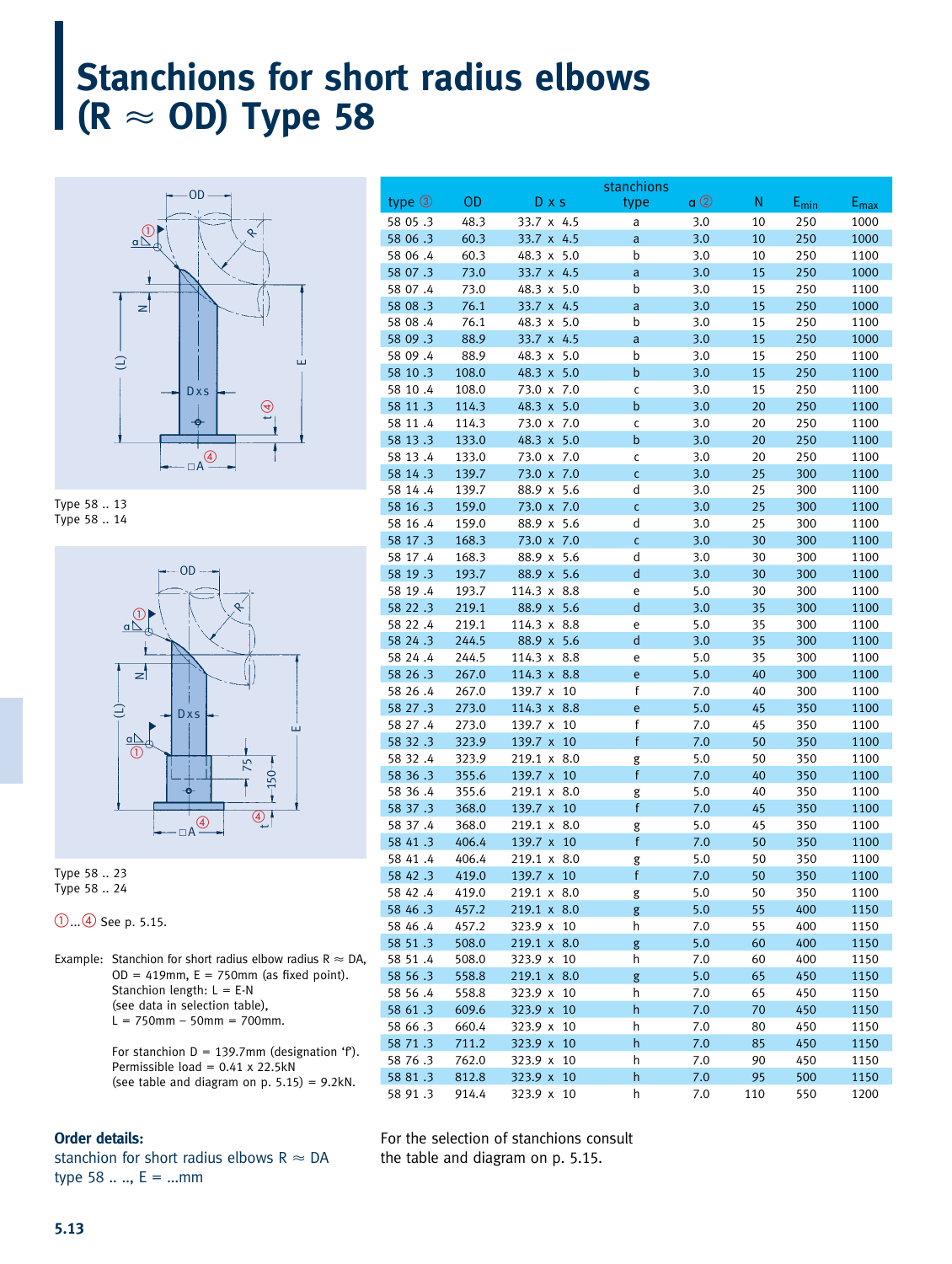# Stanchions for long radius elbows<br>( $R \approx 1.5$  OD) Type 58

|          |       |             | stanchions   |              |              |           |                  |
|----------|-------|-------------|--------------|--------------|--------------|-----------|------------------|
| type 3   | OD    | D x s       | type         | $\alpha$ (2) | Ν            | $E_{min}$ | $E_{\text{max}}$ |
| 58 05 .5 | 48.3  | 33.7 x 4.5  | а            | 3.0          | 0            | 200       | 1000             |
| 58 06 .5 | 60.3  | 33.7 x 4.5  | a            | 3.0          | $\mathbf{0}$ | 250       | 1000             |
| 58 06 .6 | 60.3  | 48.3 x 5.0  | b            | 3.0          | 0            | 250       | 1050             |
| 58 07 .5 | 73.0  | 33.7 x 4.5  | a            | 3.0          | 5            | 250       | 1000             |
| 58 07 .6 | 73.0  | 48.3 x 5.0  | b            | 3.0          | 5            | 250       | 1050             |
| 58 08 .5 | 76.1  | 33.7 x 4.5  | a            | 3.0          | $\mathbf{0}$ | 250       | 1000             |
| 58 08 .6 | 76.1  | 48.3 x 5.0  | b            | 3.0          | $\pmb{0}$    | 250       | 1050             |
| 58 09 .5 | 88.9  | 33.7 x 4.5  | a            | 3.0          | 5            | 250       | 1000             |
| 58 09 .6 | 88.9  | 48.3 x 5.0  | b            | 3.0          | 5            | 250       | 1050             |
| 58 10 .5 | 108.0 | 48.3 x 5.0  | b            | 3.0          | 5            | 250       | 1050             |
| 58 10 .6 | 108.0 | 73.0 x 7.0  | C            | 3.0          | 5            | 250       | 1050             |
| 58 11 .5 | 114.3 | 48.3 x 5.0  | $\mathbf b$  | 3.0          | 10           | 250       | 1050             |
| 58 11 .6 | 114.3 | 73.0 x 7.0  | C            | 3.0          | 10           | 250       | 1050             |
| 58 13 .5 | 133.0 | 48.3 x 5.0  | b            | 3.0          | 10           | 250       | 1050             |
| 58 13 .6 | 133.0 | 73.0 x 7.0  | C            | 3.0          | 10           | 250       | 1050             |
| 58 14 .5 | 139.7 | 73.0 x 7.0  | $\mathsf{C}$ | 3.0          | 15           | 250       | 1050             |
| 58 14 .6 | 139.7 | 88.9 x 5.6  | d            | 3.0          | 15           | 250       | 1050             |
| 58 16 .5 | 159.0 | 73.0 x 7.0  | $\mathsf{C}$ | 3.0          | 15           | 250       | 1050             |
| 58 16 .6 | 159.0 | 88.9 x 5.6  | d            | 3.0          | 15           | 250       | 1050             |
| 58 17 .5 | 168.3 | 73.0 x 7.0  | $\mathsf{C}$ | 3.0          | 15           | 250       | 1050             |
| 58 17 .6 | 168.3 | 88.9 x 5.6  | d            | 3.0          | 15           | 250       | 1050             |
| 58 19 .5 | 193.7 | 88.9 x 5.6  | d            | 3.0          | 20           | 250       | 1050             |
| 58 19 .6 | 193.7 | 114.3 x 8.8 | e            | 5.0          | 20           | 250       | 1050             |
| 58 22 .5 | 219.1 | 88.9 x 5.6  | $\mathsf{d}$ | 3.0          | 25           | 250       | 1050             |
| 58 22 .6 | 219.1 | 114.3 x 8.8 | e            | 5.0          | 25           | 250       | 1050             |
| 58 24 .5 | 244.5 | 88.9 x 5.6  | d            | 3.0          | 25           | 250       | 1050             |
| 58 24 .6 | 244.5 | 114.3 x 8.8 | е            | 5.0          | 25           | 250       | 1050             |
| 58 26 .5 | 267.0 | 114.3 x 8.8 | e            | 5.0          | 30           | 250       | 1050             |
| 58 26 .6 | 267.0 | 139.7 x 10  | f            | 7.0          | 30           | 250       | 1050             |
| 58 27 .5 | 273.0 | 114.3 x 8.8 | e            | 5.0          | 30           | 250       | 1050             |
| 58 27 .6 | 273.0 | 139.7 x 10  | f            | 7.0          | 30           | 250       | 1050             |
| 58 32 .5 | 323.9 | 139.7 x 10  | f            | 7.0          | 40           | 300       | 1050             |
| 58 32 .6 | 323.9 | 219.1 x 8.0 | g            | 5.0          | 40           | 300       | 1050             |
| 58 36 .5 | 355.6 | 139.7 x 10  | f            | 7.0          | 65           | 250       | 1000             |
| 58 36 .6 | 355.6 | 219.1 x 8.0 | g            | 5.0          | 65           | 250       | 1000             |
| 58 37 .5 | 368.0 | 139.7 x 10  | f            | 7.0          | 65           | 250       | 1000             |
| 58 37 .6 | 368.0 | 219.1 x 8.0 | g            | 5.0          | 65           | 250       | 1000             |
| 58 41 .5 | 406.4 | 139.7 x 10  | f            | 7.0          | 70           | 300       | 1000             |
| 58 41 .6 | 406.4 | 219.1 x 8.0 | g            | 5.0          | 70           | 300       | 1000             |
| 58 42 .5 | 419.0 | 139.7 x 10  | f            | 7.0          | 75           | 300       | 1000             |
| 58 42 .6 | 419.0 | 219.1 x 8.0 | g            | 5.0          | 75           | 300       | 1000             |
| 58 46 .5 | 457.2 | 219.1 x 8.0 | g            | 5.0          | 80           | 300       | 1000             |
| 58 46 .6 | 457.2 | 323.9 x 10  | h            | 7.0          | 80           | 300       | 1000             |
| 58 51 .5 | 508.0 | 219.1 x 8.0 | g            | 5.0          | 90           | 350       | 1000             |
| 58 51 .6 | 508.0 | 323.9 x 10  | h            | 7.0          | 90           | 350       | 1000             |
| 58 56 .5 | 558.8 | 219.1 x 8.0 | g            | 5.0          | 100          | 350       | 1000             |
| 58 56 .6 | 558.8 | 323.9 x 10  | h            | 7.0          | 100          | 350       | 1000             |
| 58 61 .5 | 609.6 | 323.9 x 10  | h            | 7.0          | 110          | 400       | 950              |
| 58 66 .5 | 660.4 | 323.9 x 10  | h            | 7.0          | 115          | 400       | 950              |
| 58 71 .5 | 711.2 | 323.9 x 10  | h            | 7.0          | 125          | 450       | 950              |
| 58 76 .5 | 762.0 | 323.9 x 10  | h            | 7.0          | 135          | 450       | 950              |
| 58 81.5  | 812.8 | 323.9 x 10  | h            | 7.0          | 145          | 500       | 950              |
| 58 91 .5 | 914.4 | 323.9 x 10  | h            | 7.0          | 160          | 550       | 900              |

For the selection of stanchions consult the table and diagram on p. 5.15.



Type 58 .. 15 Type 58 .. 16



Type 58 .. 25

Type 58 .. 26

1... 4 See p. 5.15.

Example: Stanchion for long radius elbow radius  $R \approx 1.5$  OD, OD = 419mm,  $E = 750$  (as fixed point). Stanchion length:  $L = E+N$ (see data in selection table),  $L = 750$ mm +75mm = 825mm.

> For stanchion  $D = 139.7$ mm (designation 'f'). Permissible load =  $0.37 \times 22.5$ kN (see table on page  $5.15$ ) = 8.3kN.

#### **Order details:**

stanchion for long radius elbows  $R \approx 1.5$  OD type 58 .. ..,  $E = ...mm$